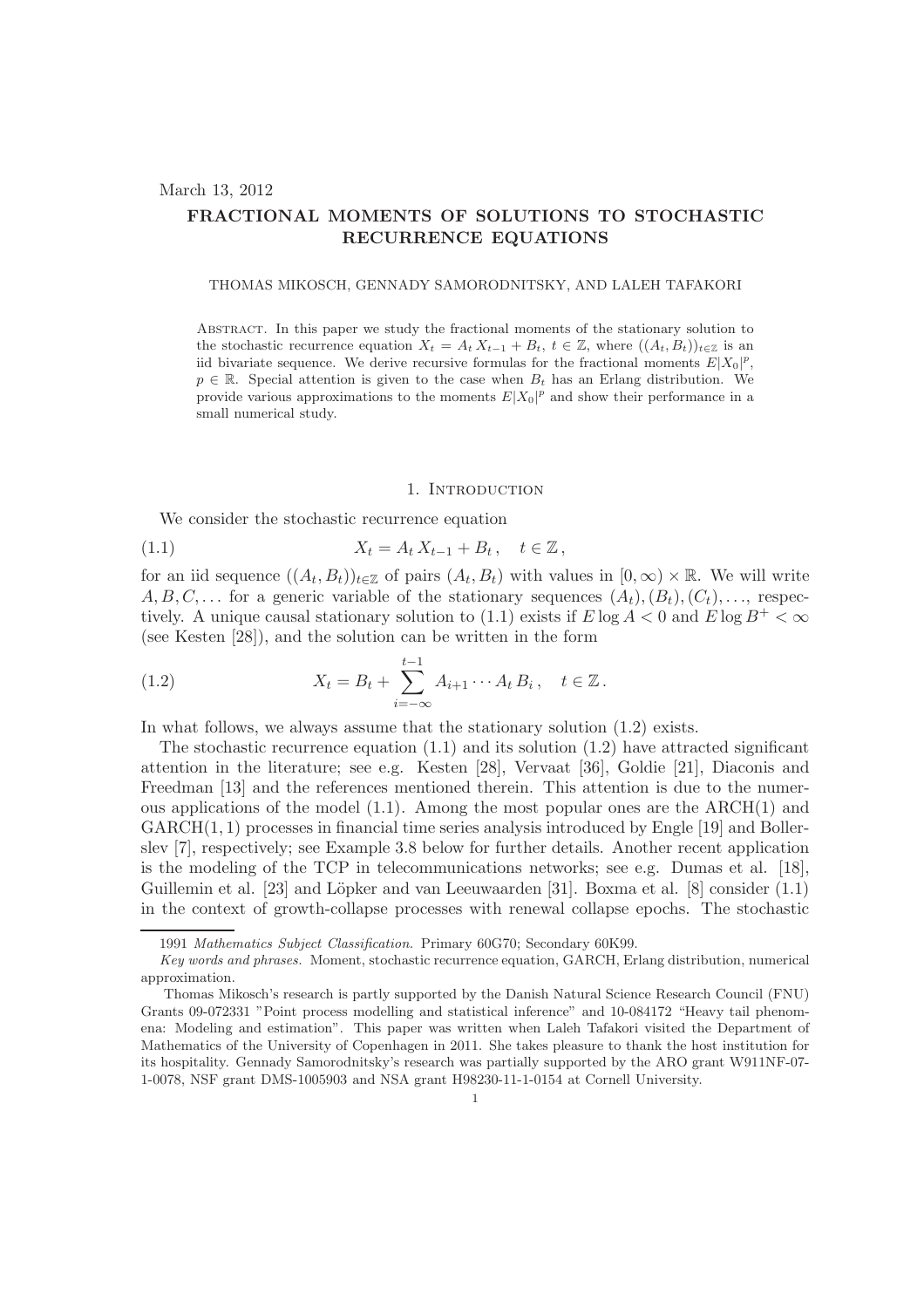recurrence equation (1.1) has also been used in the context of insurance risk models; see Gjessing and Paulsen [20] and Collamore [12]. Moreover, this equation is closely related to exponential functionals of Lévy processes; see e.g. Carmona et al. [11], Behme et al. [4], Brockwell and Lindner [10], Maulik and Zwart [32], and Hirsch and Yor [25].

The distributional properties of the stationary solution to  $(1.1)$  are rather sophisticated. This fact is highlighted by a famous result of Kesten [28] concerning the tails of  $X$ ; see also Goldie [21]. Write

$$
f(\kappa) = EA^{\kappa}, \quad \kappa \in \mathbb{R}.
$$

Under the assumptions that there exists a positive  $\alpha$  such that  $f(\alpha) = 1$ ,  $EA^{\alpha} \log A$  and  $E|B|^{\alpha}$  are both finite, the law of log A is non-arithmetic and for every x,  $P(A_1x + B_1 =$  $x$  < 1, there exist constants  $c_+, c_- \geq 0$  such that  $c_+ + c_- > 0$  and

(1.3) 
$$
P(X > x) \sim c_+ x^{-\alpha}
$$
 and  $P(X \le -x) \sim c_- x^{-\alpha}$ ,  $x \to \infty$ .

Because of convexity of f and since  $f(0) = 1$  one necessarily has  $f(\kappa) < 1$  for  $\kappa \in (0, \alpha)$ . Goldie [21] gave an alternative proof of  $(1.3)$  and determined the explicit form of the constants  $c_+$  and  $c_-$ . In particular, for  $A, B \geq 0$  he proved that

(1.4) 
$$
c_{+} = \frac{E[(A_1X_0 + B_1)^{\alpha} - (A_1X_0)^{\alpha}]}{\alpha EA^{\alpha} \log A}.
$$

Notice that, due to the tail behavior (1.3),  $EX^{\alpha} = \infty$ , hence both  $E(A_1X_0 + B_1)^{\alpha}$  and  $E(A_1X_0)^\alpha$  are infinite while the nominator in the previous formula is finite.

If  $A \leq 1$  a.s.,  $P(0 < A < 1) > 0$  and  $Ee^{r|B|} < \infty$  for some  $r > 0$ , Goldie and Grübel [22] showed that  $(1.3)$  does not remain true. In this case, the tails of X decay exponentially fast, thus ensuring the existence of all moments of X. If we formally set  $\alpha = \infty$ , we have  $f(\kappa) = EA^{\kappa} < 1$  for  $\kappa < \alpha$ , just as in the Kesten-Goldie case. Under mild conditions on A, B, Alsmeyer et al. [1] showed that  $A \leq 1$  a.s. and the existence of exponential moments of  $B$  are conditions which are necessary to ensure that exponential moments of  $X$  exist. In the same paper, the authors quote a technical report of Kellerer (1992) who proved for  $A, B \geq 0$  a.s. that  $Ee^{rX} < \infty$  for some  $r > 0$  if and only if  $A \leq 1$  a.s. and  $Ee^{rB} < \infty$ .

The results on the asymptotic tail behavior of  $X$  triggered research on the limit behavior of the partial maxima  $M_n = \max(X_1, \ldots, X_n)$  of the process  $(X_t)$ . In the Kesten-Goldie situation, i.e. with power law tails (1.3), de Haan et al. [24] proved that the scaled maxima  $M_n, n \geq 1$ , converge in distribution to a Fréchet distributed random variable. In the Goldie-Grübel situation, i.e. with exponential tails for  $X$ , it was recently proved by Hitczenko [26] that the normalized sequence  $(M_n)$  has a Gumbel distributional limit.

In some special cases the distribution of X can be calculated explicitly; see e.g. Alsmeyer et al. [1], Dufresne [14, 15, 16, 17], Goldie [21], Pitman and Yor [33], Boxma et al. [8], and the references therein. Then, in principle, one could also calculate all moments of  $X$ , both the integer and the fractional ones although the fractional moments are in general not easily derived. In this paper, we are concerned with the calculation of the fractional moments of the solution  $X_t$ ,  $t \in \mathbb{Z}$ , to the stochastic recurrence equation (1.1). From the literature and the calculations in the present paper it is clear that only in a few cases one is able to derive explicit expressions for the fractional moments of X.

The paper is organized as follows. We start in Section 2 by considering some recursive formulas for the moments of X. In Section 3 we consider special cases. Our main focus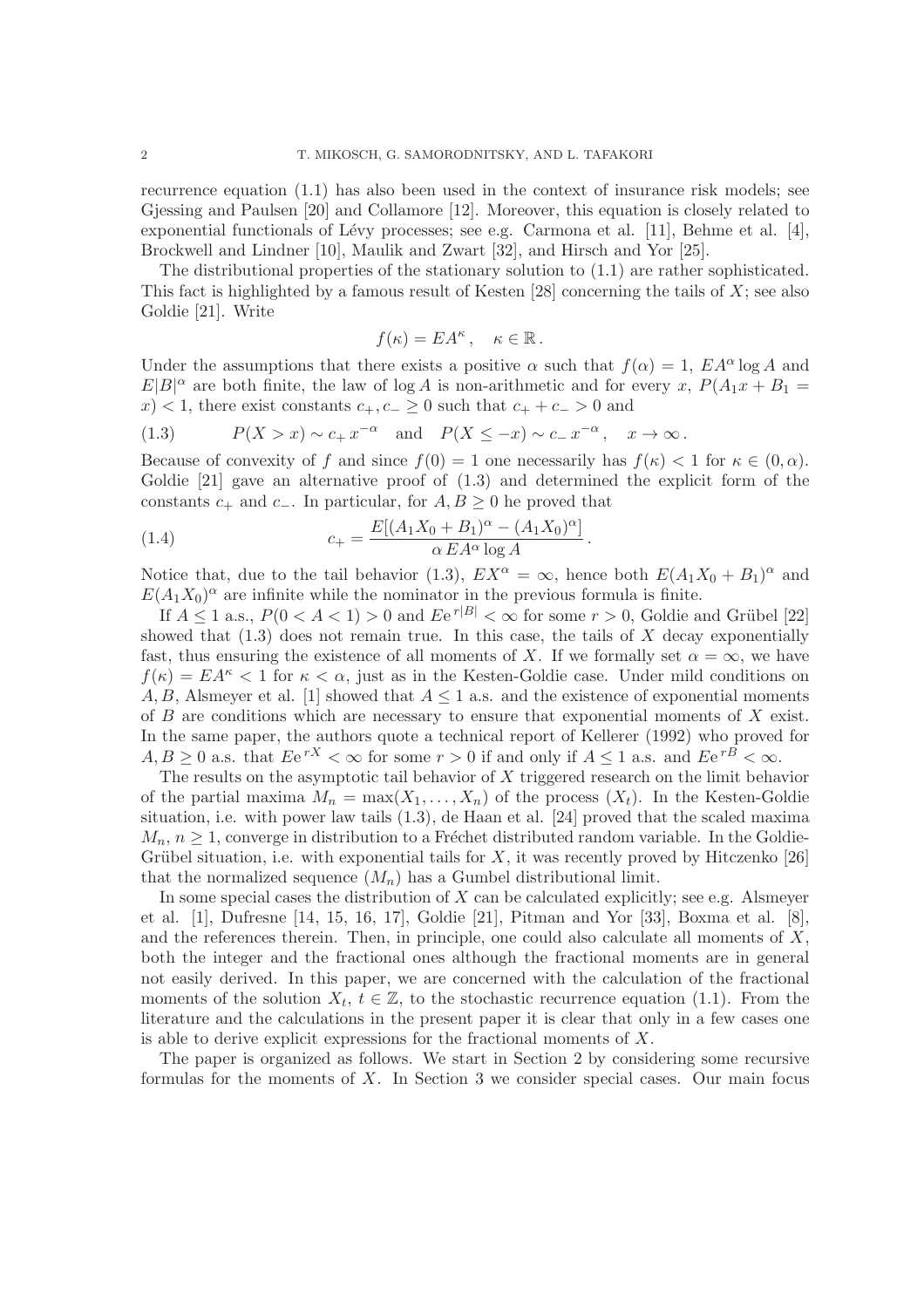is on cases which are related to exponential random variables  $B_t$ . We use the results and techniques proved in Guillemin et al. [23] and Carmona et al. [11]. We also consider the case when  $0 \leq A < 1$  and B is bounded and derive explicit formulas for  $EX^p$ .

## 2. Recursive formulas for the moments

The positive integer moments of  $X$  can be calculated by using the recursive argument given in Vervaat [36]. First, observe that from (1.1) for  $n \geq 1$  integer,

$$
X^n \stackrel{d}{=} (A_1X_0 + B_1)^n,
$$

where  $X_0$  and  $(A_1, B_1)$  are independent. Then, assuming  $E|X|^p$  finite and  $f(p) < 1$  for some  $p \geq 1$ , an application of the binomial formula yields a recursive relation for the moments  $EX^l, 1 \leq l \leq n = [p],$  given by

(2.1) 
$$
EX^{l} = (\phi(l))^{-1} \sum_{k=0}^{l-1} {l \choose k} E(A_1^{k} B_1^{l-k}) EX^{k}.
$$

Here and in what follows,

$$
\phi(p) = 1 - f(p), \quad p \in \mathbb{R}.
$$

Notice that  $f(l) < 1, l \leq n$  if  $p < \alpha$  for the value  $\alpha \leq \infty$  introduced in Section 1. It follows from Alsmeyer et al. [1], Theorem 1.4, that  $E|X|^p < \infty$  if and only if  $E A^p < 1$  and  $E|B|^p < \infty$  for any  $p > 0$ , provided the mild conditions  $A \neq 0$  a.s.,  $P(B = 0) < 1$  and  $P(A_1x + B_1 = x) < 1$  hold.

For the fractional moments the following simple observation is useful. We mention that a similar formula was applied for calculating the moments of exponential functionals of Lévy processes in Carmona et al.  $[11]$ , Guillemin et al.  $[23]$  and Maulik and Zwart  $[32]$ . In what follows, we write  $F_Z$  for the distribution function af any random variable  $Z$  and  $F_Z = 1 - F_Z$  for its right tail.

**Lemma 2.1.** Let  $p \neq 0$  be any real number. Assume that  $A, B \geq 0$  a.s. are independent. *Then*

(2.2) 
$$
E[(A_1X_0 + B_1)^p - (A_1X_0)^p] = p \int_0^\infty E(A_1X_0 + u)^{p-1} \overline{F}_B(u) du,
$$

*where both sides are finite or infinite at the same time.*

**Remark 2.2.** If  $0 < EB < \infty$ , (2.2) can be written in the form

$$
E[(A_1X_0 + B_1)^p - (A_1X_0)^p] = p E B E (A_1X_0 + B^*)^{p-1},
$$

where  $B^*$  is independent of  $A_1, X_0$  and has the integrated tail distribution of B given by

(2.3) 
$$
F_B^*(b) = \frac{\int_0^b \overline{F}_B(u) \, du}{EB}, \quad b > 0.
$$

*Proof.* We observe that for any  $p \in \mathbb{R}$ ,

(2.4) 
$$
(A_1X_0 + B_1)^p - (A_1X_0)^p = p \int_0^{B_1} (A_1X_0 + u)^{p-1} du.
$$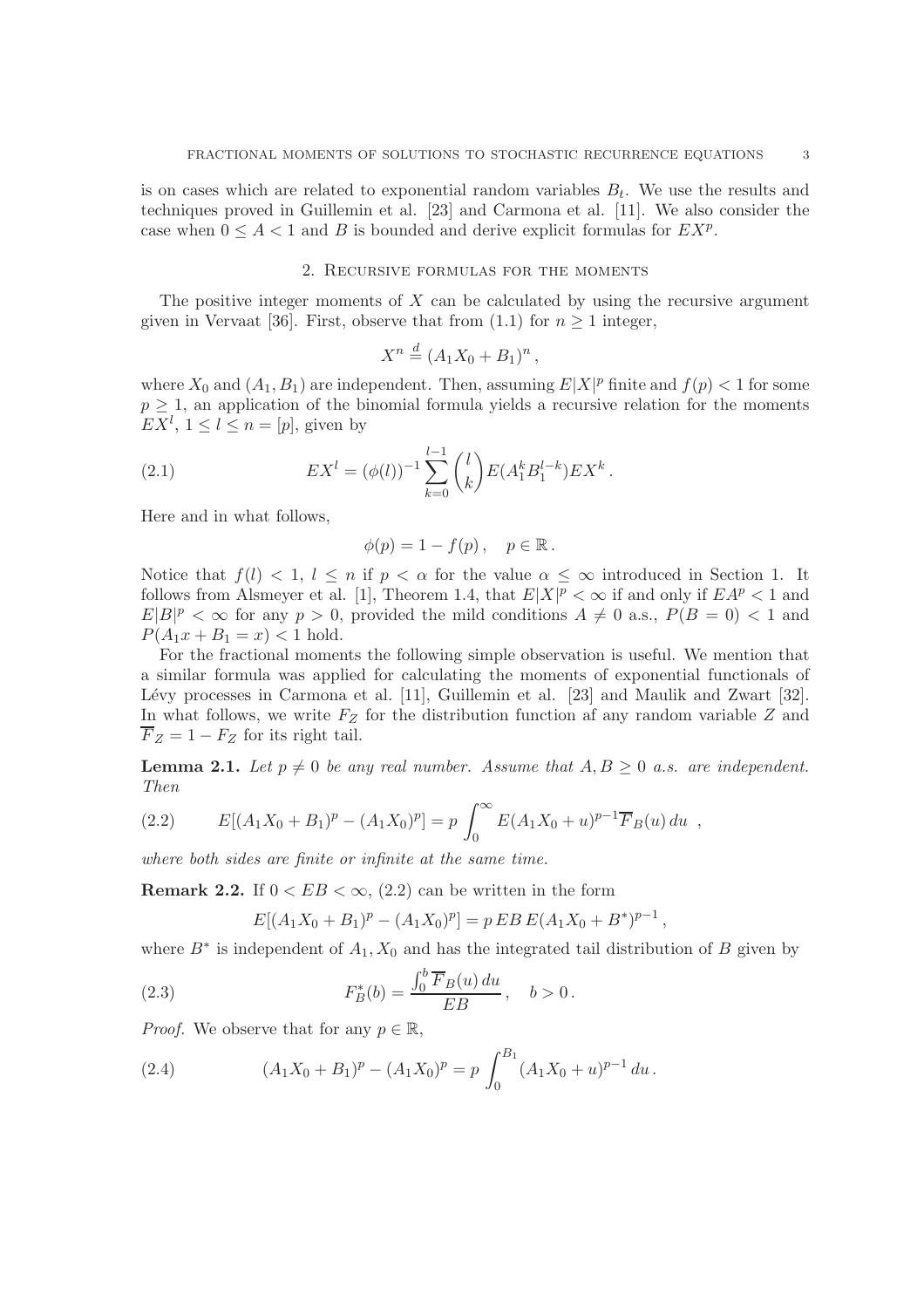Hence, by independence of  $A_1X_0$  and  $B_1$ ,

$$
E[(A_1X_0 + B_1)^p - (A_1X_0)^p] = p E\Big[\int_0^{B_1} (A_1X_0 + u)^{p-1} du\Big]
$$
  
=  $p \int_0^{\infty} \Big[\int_0^b E(A_1X_0 + u)^{p-1} du\Big] F_B(db)$   
=  $p \int_0^{\infty} E(A_1X_0 + u)^{p-1} \overline{F}_B(u) du.$ 

Then the statement of the lemma follows.  $\Box$ 

**Remark 2.3.** If  $EX^p < \infty$ ,  $EB < \infty$  and  $f(p) \neq 1$  then the lemma yields the formula

(2.5) 
$$
EX^{p} = \frac{p EB}{\phi(p)}E(A_{1}X_{0} + B^{*})^{p-1}.
$$

Following the argument after (2.1), we conclude that  $f(p) < 1$  is a necessary condition for  $EX^p < \infty$  provided  $p > 0$  and some mild conditions on A, B are satisfied. Since f is convex and  $f(0) = 1$ ,  $f(p) > 1$  for  $p < 0$ . Hence  $f(p) \neq 1$  is satisfied for all  $p \neq 0$  such that  $f(p)$  is finite.

The idea of the proof of the lemma can be applied iteratively. We explain the approach via an example. Assume the conditions of the lemma are satisfied. Write  $F_B^{n*}$  for the distribution function of a random variable  $B^{n*}$  which is obtained by n times applying the integrated tail operation (2.3) and assume that  $B^{n*}$  is independent of  $(A_1, X_0)$ . Then, assuming that all moments involved are finite and  $p \neq 0$ ,

$$
EX^{p} = \frac{p EB}{\phi(p)} [(E(A_{1}X_{0} + B^{*})^{p-1} - E(A_{1}X_{0})^{p-1} + E(A_{1}X_{0})^{p-1}]
$$
  
\n
$$
= \frac{p EB}{\phi(p)} [(p-1)EB^{*}E(A_{1}X_{0} + B^{2*})^{p-2} + E(A_{1}X_{0})^{p-1}]
$$
  
\n
$$
= \frac{p(p-1) EB}{\phi(p)} [EB^{*}E(A_{1}X_{0} + B^{2*})^{p-2} + \frac{f(p-1)EB}{\phi(p-1)}E(A_{1}X_{0} + B^{*})^{p-2}].
$$

Remark 2.4. In Section 1 we mentioned that, according to the Kesten-Goldie theory [28, 21], the stationary solution to (1.1) satisfies the relation  $P(X > x) \sim c_+ x^{-\alpha}$  as  $x \to \infty$ provided  $f(\kappa) = 1, \kappa > 0$ , has a positive solution  $\alpha$  (which is then unique) and some further conditions are satisfied. The constant  $c_{+}$  is then given by the finite value (1.4), in particular,

(2.6) 
$$
c_{+}EA^{\alpha} \log A = \alpha^{-1} E[(A_1 X_0 + B_1)^{\alpha} - (A_1 X_0)^{\alpha}]
$$

$$
= EB E(A_1 X_0 + B^*)^{\alpha-1} < \infty,
$$

and  $EX^{\alpha} = \infty$ . If B is standard exponential,  $B^* \stackrel{d}{=} B$  and therefore  $E(A_1X_0 + B^*)^{\alpha-1} =$  $EX^{\alpha-1}$ ; see also Example 3.1 below. Then, if  $c_+$  and  $EA^{\alpha}$  log A are known one can calculate the moments  $EX^{\alpha-k}$ ,  $k = 1, 2, \ldots$ , iteratively since, by  $(2.6)$ ,  $EX^{\alpha-1} = c_+ E A^{\alpha} \log A$  and

$$
EX^{\alpha-k-1} = (\alpha - k)^{-1} \phi(\alpha - k) EX^{\alpha-k}, \quad k = 1, 2, \dots,
$$

provided the quantities on both sides are finite.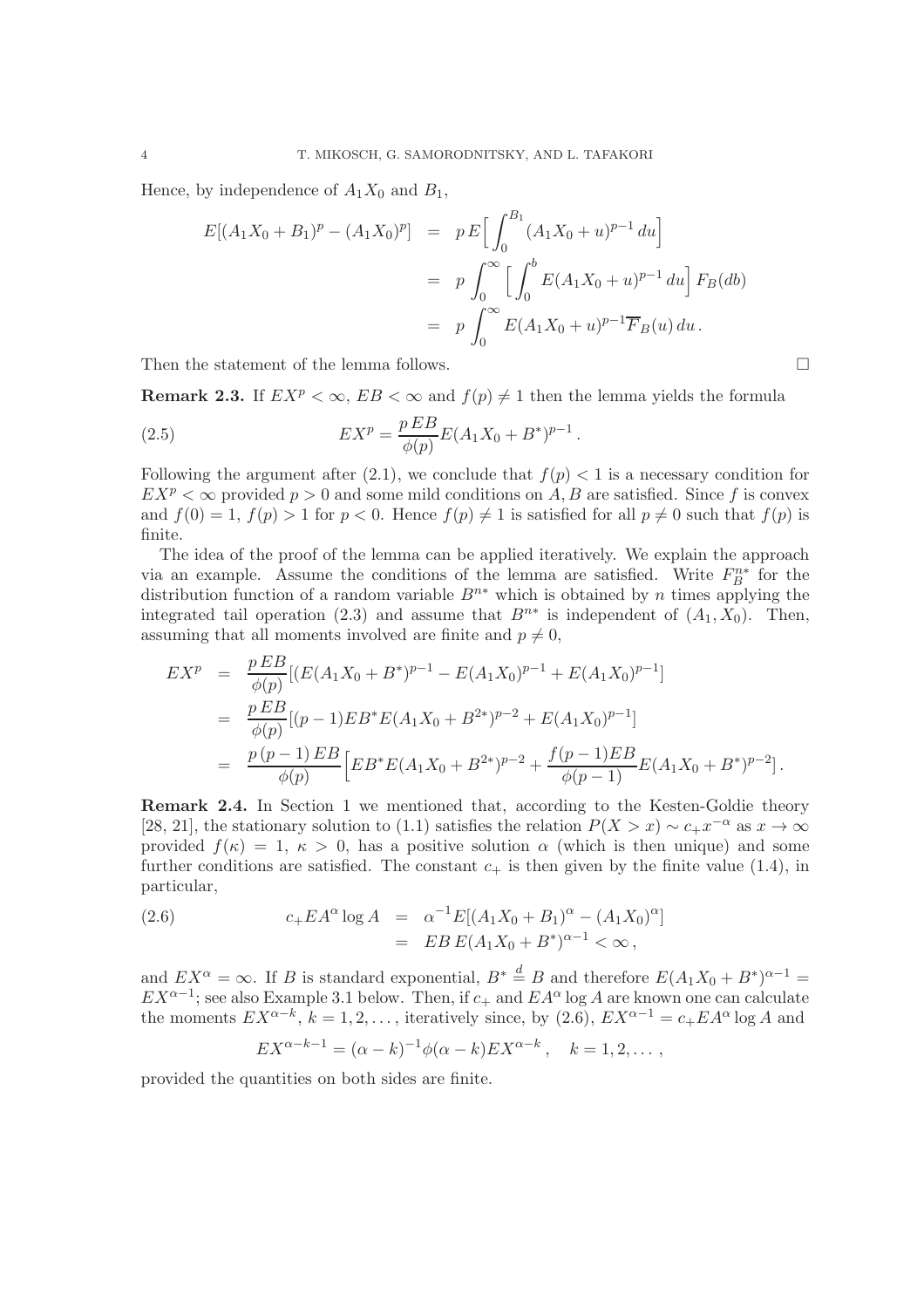A similar remark applies in the case when B has the mixture distribution  $P(B \leq x)$  =  $(1-a) + a(1-e^{-x}), x > 0$ , for some  $a \in (0,1)$ . Then  $B^*$  is standard exponential and the moments  $EX^{\alpha-k}$ ,  $k = 1, 2, ...,$  can be calculated by using the recursion (3.11).

## 3. Special cases

3.1. The distribution of B is of Erlang-type. It is in general difficult to evaluate  $EX^p$ by using the formulas above. However, if  $B$  has an Erlang distribution the calculations simplify. We start by considering the case of exponential B.

**Example 3.1.** Assume that B has a standard exponential distribution, i.e.  $\overline{F}_B(x) = e^{-x}$ ,  $x > 0$ . Then  $B^* \stackrel{d}{=} B$  and  $A_1 X_0 + B^* \stackrel{d}{=} X$ . Multiple use of (2.5) yields

(3.1) 
$$
EX^{p} = \frac{p \cdots (p - n + 1)}{\phi(p) \cdots \phi(p - n + 1)} EX^{p - n}, \quad n \ge 1.
$$

The case of exponential B has been studied in the literature for some time. As a matter of fact, the stationary solution to (1.1) has the following series representation in law

$$
X \stackrel{d}{=} \sum_{i=1}^{\infty} B_i A_1 \cdots A_{i-1} = \sum_{i=1}^{\infty} B_i e^{S_{i-1}},
$$

where  $S_i = \sum_{k=1}^i \log A_i$ ,  $i \geq 0$ , with the convention that  $S_0 = 0$ . Since  $E \log A < 0$  the random walk  $(S_i)$  has negative drift. Writing  $N_t = \#\{i \geq 1 : B_1 + \cdots + B_i \leq t\}, t \geq 0$ , for the unit rate Poisson process generated by the iid exponential sequence  $(B_i)$ , we have

(3.2) 
$$
X \stackrel{d}{=} \int_0^\infty e^{\xi_t} dt,
$$

where  $(\xi_t) = (S_{N_t})$  is the compound Poisson process generated by the sequence  $(\log A_i)$ . Carmona et al. [11] studied exponential functionals of the type (3.2) for Lévy processes ( $\xi_t$ ) more general than compound Poisson processes. They derived  $(3.1)$  for positive p. Related results were obtained by Behme et al. [4], Brockwell and Lindner [10], Maulik and Zwart [32]; see also the references therein. Hirsch and Yor [25] provide a survey of results on exponential functionals  $(3.2)$  for subordinators  $\xi$ .

Exponential functionals were also studied in Guillemin et al. [23]. They considered the stochastic recurrence equation (1.1) for independent  $(A_t), (B_t)$  under the assumptions that  $A_t = \beta^{Y_t}, t \in \mathbb{Z}, \beta \in (0, 1)$ , for an iid sequence  $(Y_t)$  such that  $Y > 0$  a.s. and for exponential B. Under these conditions, using Mellin transforms, they derived (3.1) also for negative values p and proved that

(3.3) 
$$
EX^{p} = \Gamma(p+1) \prod_{k=1}^{\infty} \frac{\phi(p+k)}{\phi(k)},
$$

provided  $p \in \mathbb{R}, -p \notin \mathbb{N}, p \neq 0, f(p+1) < \infty$  and  $E[(1-A)^{-1}] < \infty$ . An inspection of the proof shows that the latter conditions are not needed if  $p > 0$ .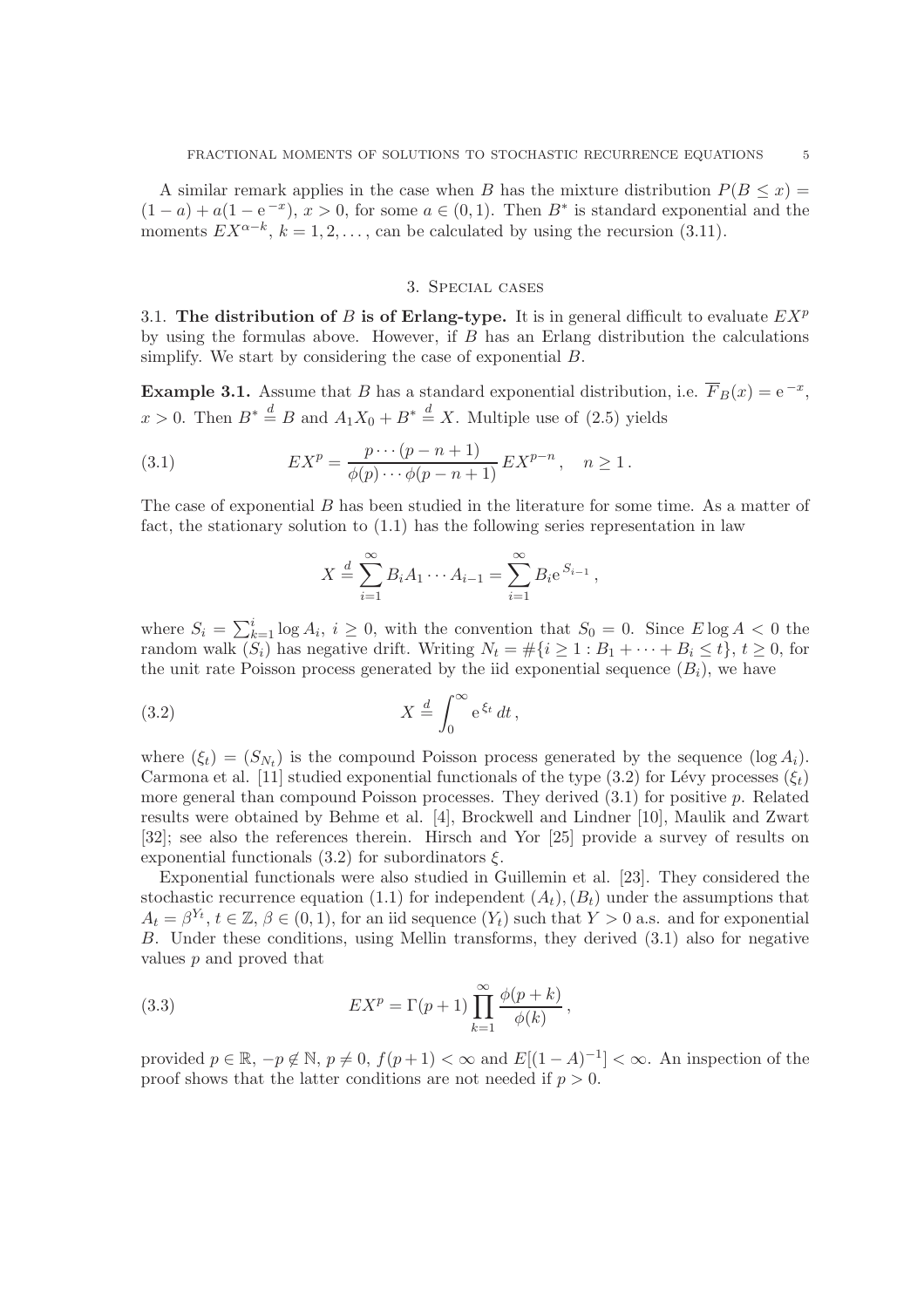If  $Y \equiv 1$  a.s.  $(X_t)$  is an autoregressive process of order one and  $X_t \stackrel{d}{=} \sum_{i=0}^{\infty} \beta^i B_i$ . Then  $f(p) = \beta^p < \infty$  for any real p,  $E[(1-A)^{-1}] = (1-\beta)^{-1} < \infty$  and (3.3) turns into

(3.4) 
$$
EX^{p} = \Gamma(p+1) \prod_{k=1}^{\infty} \frac{1 - \beta^{p+k}}{1 - \beta^{k}}, \quad p \in \mathbb{R}, p \neq 0, -p \notin \mathbb{N}.
$$

The same formula can be found in Bertoin et al. [5], Theorem 1, and the authors also derived the density and the Laplace transform of  $X$  in this case. A plot of the moments  $EX^p$  as a function of  $\beta \in (0,1)$  and  $p \in (0,3]$  is given in Figure 3.1. Due to the presence of the factor  $\Gamma(p+1)$  the moments  $EX^p$  increase very fast when p increases and therefore we restricted p to small values in this graph.



**Figure 3.2.** The moments  $EX^p$  for  $p \in [0,3]$ ,  $A = \beta \in (0,1)$  and B standard exponential.

Next consider the case of a geometric distribution for Y, i.e.  $P(Y = k) = (1 - q)q^{k-1}$ ,  $k = 1, 2, \ldots$ , for some  $q \in (0, 1)$ . Then  $f(p) = (1 - q)\beta^p/(1 - \beta^p q) < \infty$  for  $p \neq 0$  and it is easy to see that  $E[(1-A)^{-1}] < \infty$ . Then (3.3) holds for  $p \in \mathbb{R}$ ,  $p \neq 0$ ,  $-p \notin \mathbb{N}$ .

If Y has an exponential distribution with mean  $\lambda^{-1}$  for some  $\lambda > 0$  then  $f(p) = \lambda(\lambda$  $p \log \beta$ <sup>-1</sup> <  $\infty$  for  $p > \lambda/\log \beta$ , but  $E[(1 - A)^{-1}] = \infty$ . Then (3.3) holds for  $p > 0$ .

Next we consider the case of general Erlang distributed B.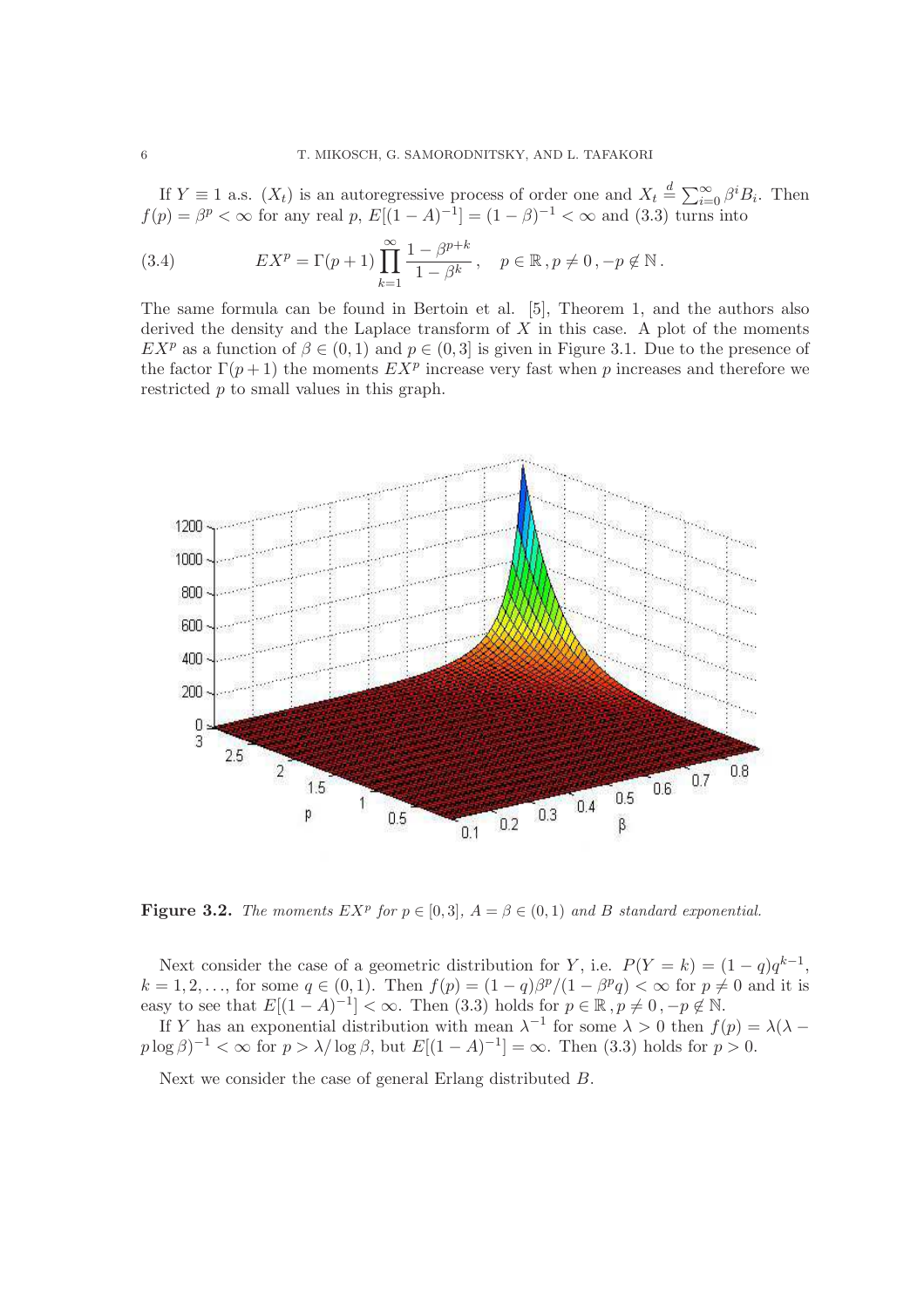**Example 3.3.** Assume that  $B_1 = \Gamma_n$  where  $\Gamma_n = E_1 + \cdots + E_n$  and  $(E_i)$  is an iid standard exponential sequence independent of  $(A_t)$ . We claim that, for real p,

(3.5) 
$$
\phi(p)E X^{p} = E(A_{1}X_{0} + \Gamma_{n})^{p} - E(A_{1}X_{0})^{p}
$$

$$
= \sum_{k=1}^{n} (-1)^{k+1} {n \choose k} E X^{p-k} p (p-1) \cdots (p-k+1),
$$

where we assume that all moments in this formula are finite. For  $n = 1$  this is just (3.1). We observe for general  $l \geq 1$  (with the convention that  $\Gamma_0 = 0$  a.s.)

$$
(A_1X_0 + \Gamma_l)^p - (A_1X_0 + \Gamma_{l-1})^p = p \int_{\Gamma_{l-1}}^{\Gamma_l} (A_1X_0 + u)^{p-1} du
$$
  
=  $p \int_0^{E_l} (A_1X_0 + \Gamma_{l-1} + u)^{p-1} du.$ 

Taking expectations on both sides and proceeding as in the proof of Lemma 2.1, we obtain

(3.6) 
$$
E(A_1X_0+\Gamma_l)^p - E(A_1X_0+\Gamma_{l-1})^p = p E(A_1X_0+\Gamma_l)^{p-1}.
$$

For  $l = n$ ,  $A_1 X_0 + \Gamma_n = A_1 X_0 + B_1 \stackrel{d}{=} X$ . Therefore,

(3.7) 
$$
E(A_1X_0 + \Gamma_{n-1})^p = EX^p - pEX^{p-1}.
$$

Using  $(3.6)$  and  $(3.7)$ , we obtain

$$
E(AX + \Gamma_{n-1})^p - E(AX + \Gamma_{n-2})^p
$$
  
=  $p E(AX + \Gamma_{n-1})^{p-1} = p EX^{p-1} - p(p-1) EX^{p-2}$ .

Induction yields, for  $l = 1, \ldots, n$ ,

$$
E(A_1X_0+\Gamma_l)^p-E(A_1X_0+\Gamma_{l-1})^p = \sum_{j=0}^{n-l} (-1)^j \binom{n-l}{j} p(p-1)\cdots(p-j) E X^{p-j-1}.
$$

Finally, the telescoping sum representation

$$
E(A_1X_0 + \Gamma_n)^p - E(A_1X_0)^p = \sum_{l=1}^n \left[ E(A_1X_0 + \Gamma_l)^p - E(A_1X_0 + \Gamma_{l-1})^p \right]
$$

leads to  $(3.5)$ .

Relation (3.5) yields a recursive relation for  $EX^p$  in terms of the lower moments  $EX^{p-1}$ ,  $\ldots, E X^{p-n}$ . In contrast to the case  $n = 1$  (see (3.3)), we could not find an explicit solution to equation (3.5). In the Kesten-Goldie setting, the right-hand side of (3.5) remains valid for the tail index  $p = \alpha$  and if the left-hand side is replaced by  $E[(A_1X_0 + \Gamma_n)^{\alpha} - (A_1X_0)^{\alpha}]$ . The resulting formula yields an expression for Goldie's constant  $c_{+}$  in terms of the moments  $EX^{\alpha-1},\ldots, EX^{\alpha-n}.$ 

We conducted a small numerical study based on the recursion (3.5) for  $n = 2$  and A uniformly distributed in  $(0, 0.5)$ . Then  $(3.5)$  for  $p \neq 0$  reads as

(3.8) 
$$
EX^{p} = (\phi(p))^{-1} \left( 2 p EX^{p-1} - p(p-1) EX^{p-2} \right).
$$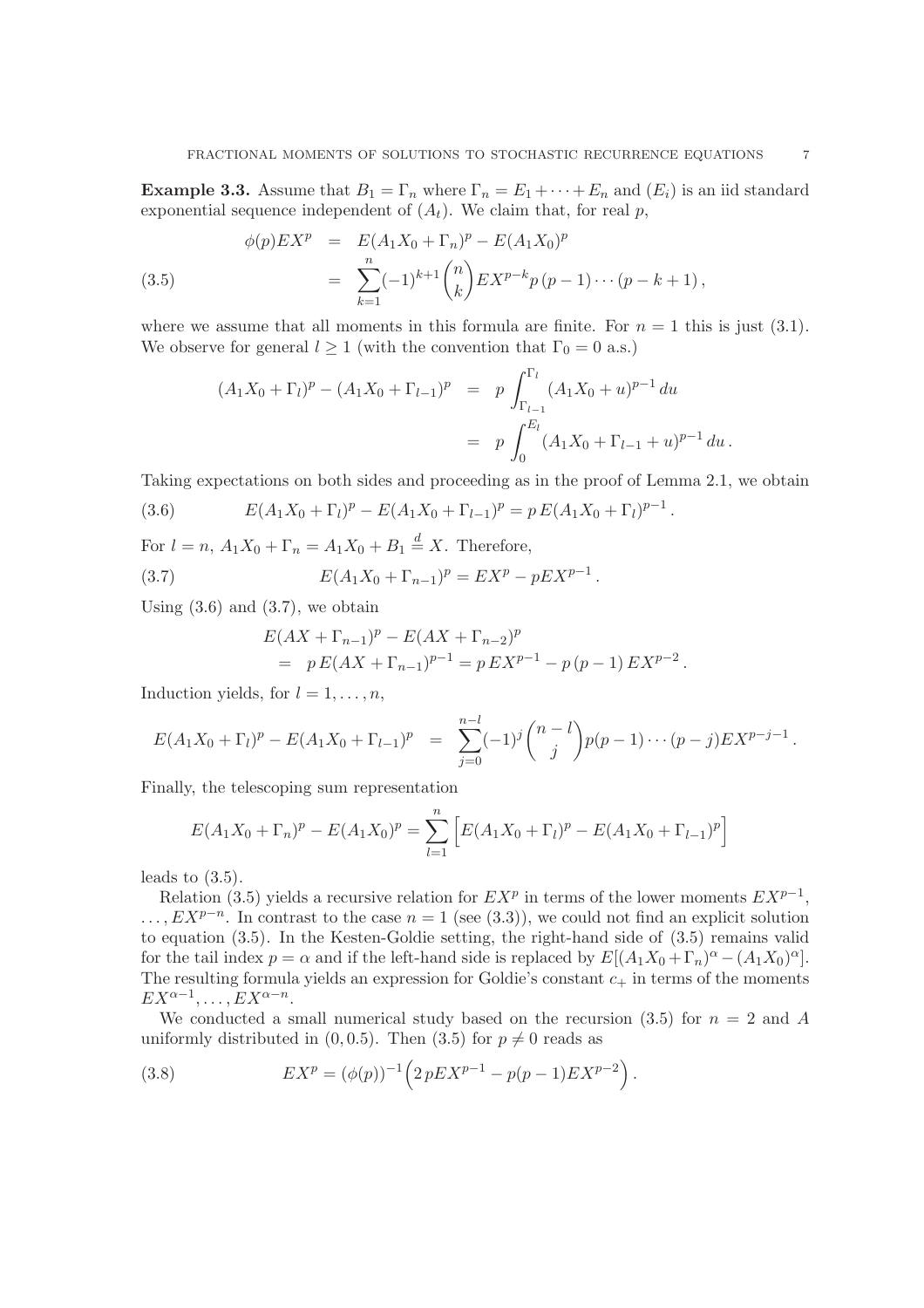We calculate  $EX^{i}$ ,  $i = 0, \ldots, k$ , for integer  $k > 2$  by using (2.1). Then we determine the fractional moments  $EX^p$  for non-integer  $p \in [0, k]$  by Monte Carlo simulation (with 30 000 repetitions, solid line). This simulation has two purposes. First, we use the simulated moments  $EX^p$ ,  $p \in [0,2]$ , as initial values for calculating the fractional moments for  $p \in$  $(2, k]$  based on the recursion  $(3.8)$  with grid size  $0.5 \times 10^{-3}$  (dotted line). Second, we use the simulated moments  $EX^p$ ,  $p \in (2, k]$ , to compare with the approximative moments obtained by the recursive formula. The results of the approximation are visualized in Figure 3.4 for  $k = 4$  (top) and for  $k = 10$  on logarithmic scale (bottom). They are very satisfactory: The numerical approximations follow the moments  $EX^p$  closely; the two curves can hardly be distinguished.

**Example 3.5.** A particular case of  $(1.1)$  has attracted some attention:

(3.9) 
$$
X_t = A_t (X_{t-1} + C_t), \quad t \in \mathbb{R},
$$

for independent sequences  $(A_t)$  and  $(C_t)$  of iid non-negative random variables. In this case,  $B_t = A_t C_t$ , and  $A_t$  and  $B_t$  are dependent for every t with the exception of constant A. The marginal distribution of the solution to  $(3.9)$  is known in some particular cases when A, C have gamma- or beta-like distributions; see Dufresne [14, 15, 16, 17], Carmona et al. [11] and Boxma et al. [8].

Assume that C is standard exponential and  $EX^p < \infty$  for some  $p > 0$ . Then, using the same arguments as above,

$$
EXp = f(p) E(X0 + C1)p
$$
  
= f(p) [E(X<sub>0</sub> + C<sub>1</sub>)<sup>p</sup> - EX<sup>p</sup> + EX<sup>p</sup>]  
= f(p) [p E(X<sub>0</sub> + C<sub>1</sub>)<sup>p-1</sup> + EX<sup>p</sup>].

Hence

$$
E(X_0 + C_1)^p = \frac{p}{\phi(p)} E(X_0 + C_1)^{p-1}.
$$

Then one is in the situation of Example 3.1. Replacing in  $(3.1)$  the moments  $EX^{p-k}$ ,  $k = 0, 1, \ldots$ , by the corresponding moments of  $X_0 + C_1$ , one can use the idea of the proof of Proposition 7 in Guillemin et al. [23] to conclude that

$$
E(X_0 + C_1)^p = \Gamma(p+1) \prod_{k=1}^{\infty} \frac{\phi(p+k)}{\phi(k)},
$$

if  $(A_t) = (\beta^{Y_t})$  for an iid sequence  $(Y_t)$  such that  $Y > 0$  and  $\beta \in (0,1)$ , provided  $p \in \mathbb{R}$ ,  $-p \notin \mathbb{N}, p \neq 0, f(p+1) < \infty$  and  $E(1-A)^{-1} < \infty$ . The latter conditions are not needed for  $p > 0$ . Finally,

$$
EX^{p} = f(p)E(X_{0} + C_{1})^{p} = f(p)\Gamma(p+1)\prod_{k=1}^{\infty} \frac{\phi(p+k)}{\phi(k)}.
$$

Example 3.6. Here we consider the case when B has the distribution

$$
P(B = 0) = 1 - a
$$
 for some  $a \in (0, 1)$  and  $P(B > x) = a e^{-x}$ ,  $x > 0$ .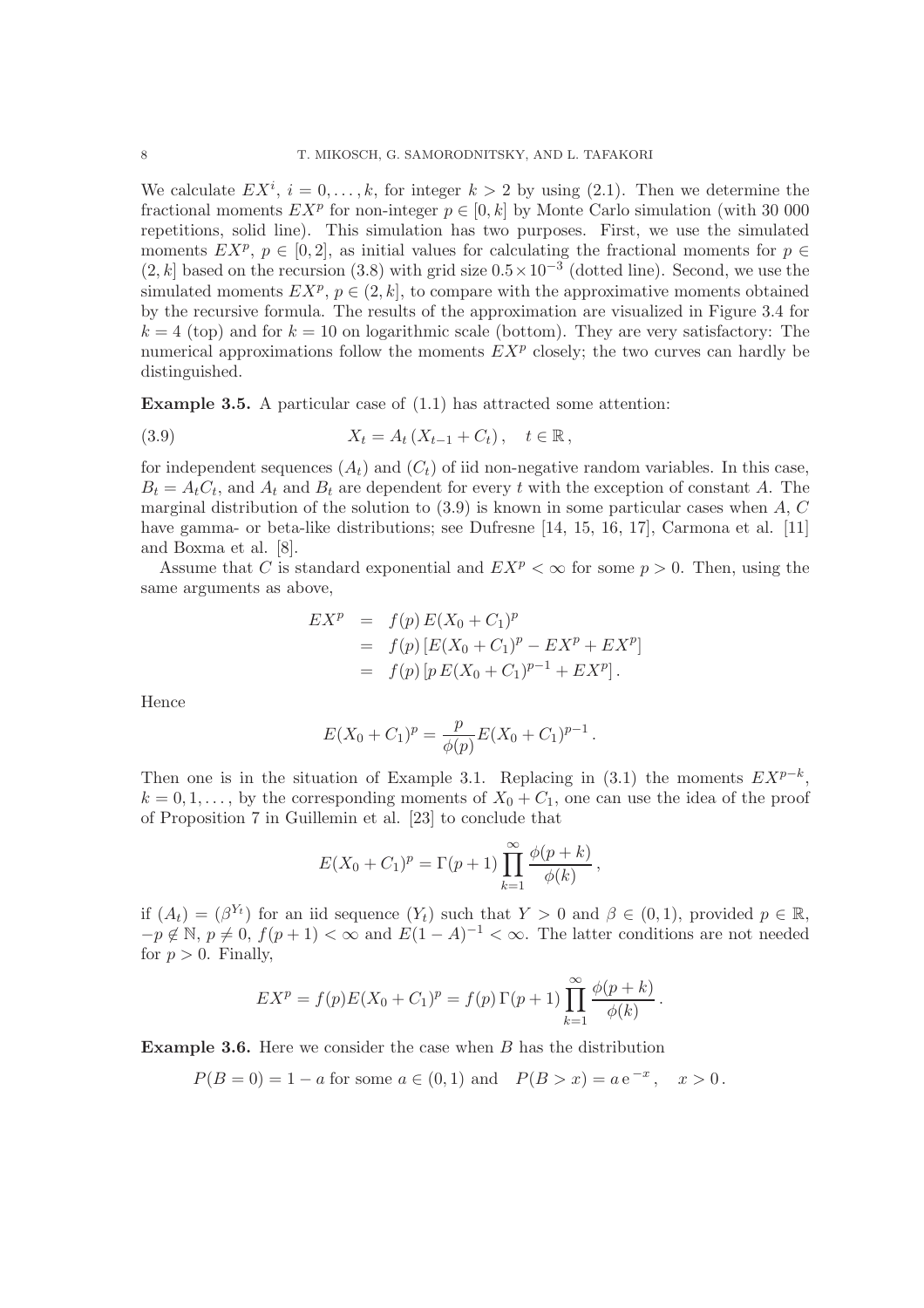

**Figure 3.4.** The approximate moments  $EX^p$  for  $p \in [2, k]$  (dotted line), A uniform on  $(0, 0.5)$ *and* B with a  $\Gamma(2,1)$  distribution. Top:  $k = 4$ . Bottom:  $k = 10$ , the log-moments. The exact values  $EX^p, p \in [0, k],$  are shown as solid line.

Then  $B^*$  has a standard exponential distribution. We also assume that  $A_t = \beta^{Y_t}$  for an iid sequence  $(Y_t)$  of positive random variables and some  $\beta \in (0,1)$  and that  $(A_t)$  and  $(B_t)$  are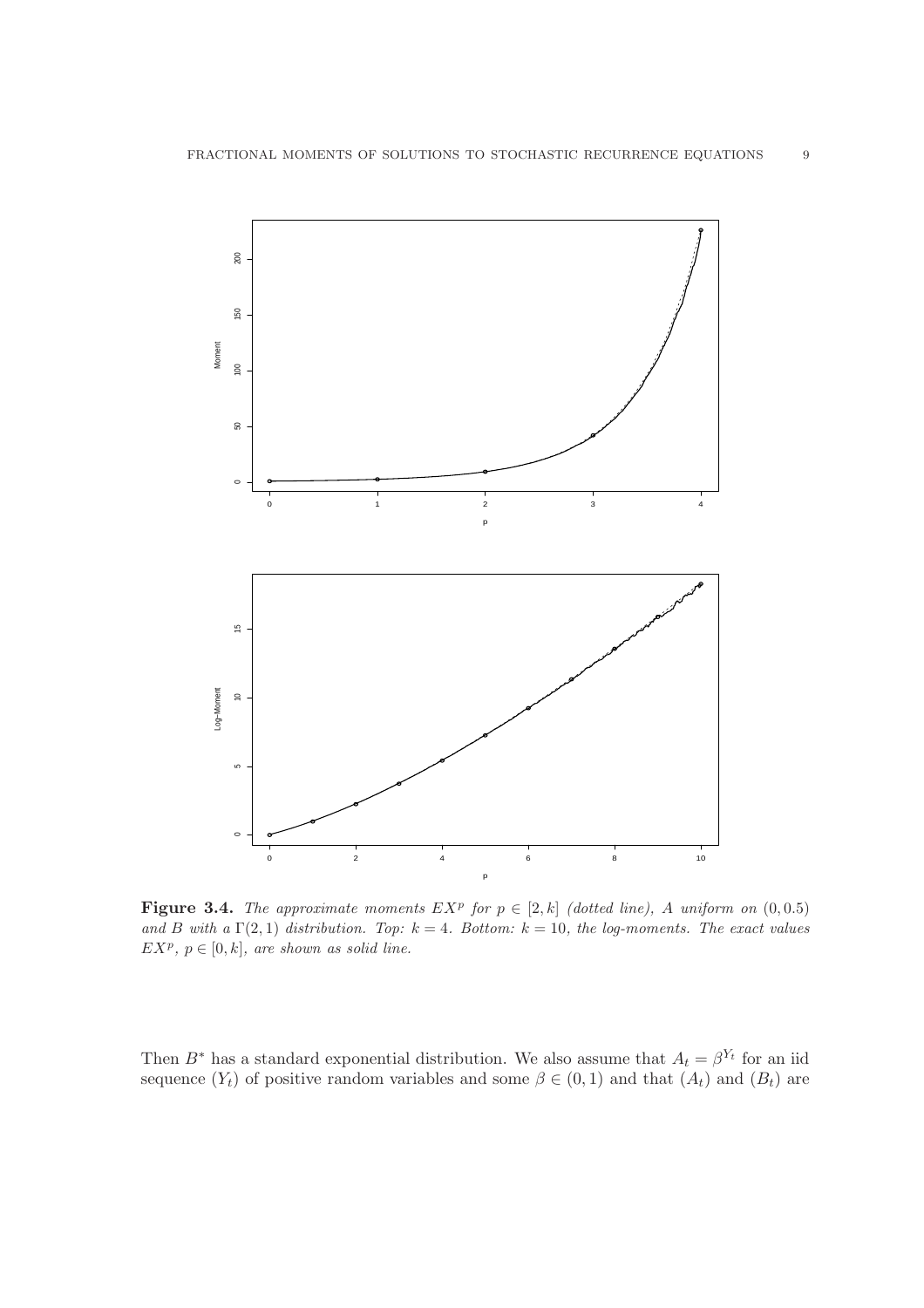independent. An application of (2.5) yields

(3.10) 
$$
EX^{p} = \frac{p a}{\phi(p)} E(A_1 X_0 + B^*)^{p-1}.
$$

The moment on the right-hand side is finite for  $p > 0$ . For  $p \ge 1$  this is elementary, and for  $p \in (0,1)$  we have

$$
E(A_1X_0 + B^*)^{p-1} \le E(B^*)^{p-1} = \int_0^\infty x^{-(1-p)} e^{-x} dx < \infty.
$$

Under the assumption

$$
(1-a)EA^{p-1} < 1, \quad p \in (0,1)
$$

we also have  $EX^{p-1} < \infty$  for  $p \in (0,1)$  as we will show next. We have the representation  $B_i = E_i r_i, i \in \mathbb{Z}$ , where  $(E_i)$  is iid standard exponential independent of the iid sequence  $(r_i)$ , where  $P(r_i = 1) = 1 - P(r_i = 0) = a$ . Now consider  $T_0 = 0$  and  $T_1 = \min\{i \geq 1\}$  $1 : r_i = 1$ . This random variable is geometrically distributed with success probability a:  $P(T_1 = k) = a(1 - a)^{k-1}, k \ge 1$ . By induction, define  $T_{i+1} = \min\{k > T_i : r_k = 1\},$  $i \geq 1$ . The sequence  $(T_{i+1} - T_i)$  is iid. Using the representation  $X \stackrel{d}{=} \sum_{i=0}^{\infty} B_{i+1} \Pi_i$ , where  $\Pi_i = \prod_{k=1}^i A_k$  with the convention that  $\Pi_0 = 1$ , we also have  $X \stackrel{d}{=} \sum_{k=1}^{\infty} E_{T_k} \Pi_{T_k-1}$ . Hence

$$
EX^{p-1} \leq E(E_{T_1} \Pi_{T_1})^{p-1}
$$
  
= 
$$
\sum_{k=1}^{\infty} a(1-a)^{k-1} E(E_k \Pi_k)^{p-1}
$$
  
= 
$$
\sum_{k=1}^{\infty} a(1-a)^{k-1} E(B^*)^{p-1} (EA^{p-1})^k
$$
  
= 
$$
aEA^{p-1} E(B^*)^{p-1} (1 - (1-a)EA^{p-1})^{-1}.
$$

Relation (3.10) can be written in the form

$$
EX^{p} = \frac{p}{\phi(p)} \left[ a E(A_{1}X_{0} + B^{*})^{p-1} + (1 - a)E(A_{1}X_{0})^{p-1} \right] - (1 - a)E(A_{1}X_{0})^{p-1}
$$
  
(3.11) 
$$
= \frac{p}{\phi(p)} \left[ 1 - (1 - a)E A^{p-1} \right] EX^{p-1} = \frac{p}{g(p)} EX^{p-1}, \quad p > 0,
$$

We will verify that the following relation holds

(3.12) 
$$
EX^{p} = \Gamma(p+1) \lim_{n \to \infty} \prod_{k=1}^{n} \frac{g(p+k)}{g(k)}
$$

$$
= \Gamma(p+1) \prod_{k=1}^{\infty} \frac{\phi(p+k)}{\phi(k)} \frac{1 - (1-a)EA^{k-1}}{1 - (1-a)EA^{p+k-1}}, \quad p > 0,
$$

if  $E[(1-A)^{-1}] < \infty$ . For the convergence of  $\prod_{k=1}^{\infty} g(p+k)$ ,  $p ≥ 0$ , to a finite positive limit we verify that

(3.13) 
$$
\sum_{k=1}^{\infty} |g(p+k) - 1| < \infty.
$$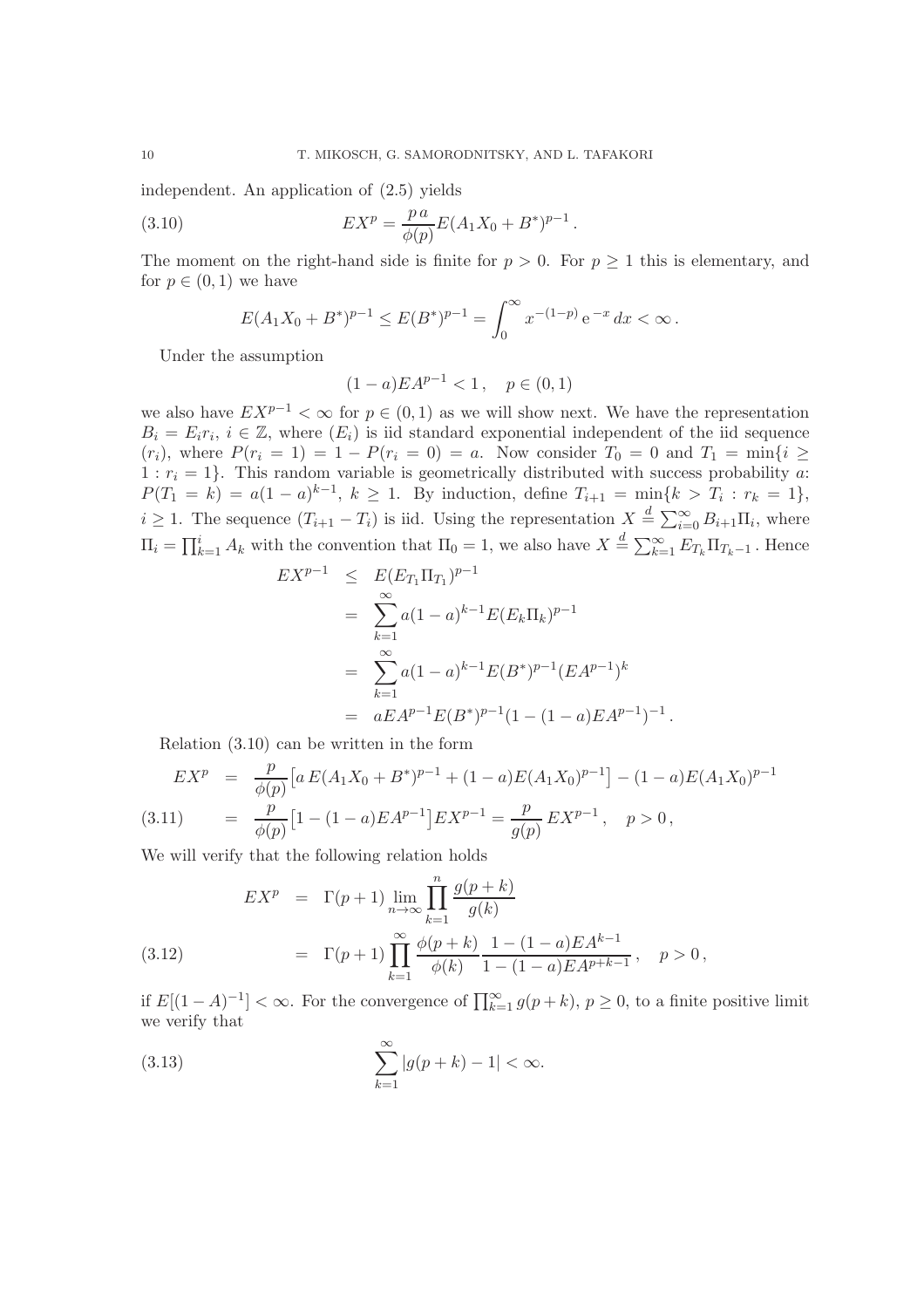However, for some constant  $c > 0$ 

$$
\sum_{k=1}^{\infty} |g(p+k) - 1| = \sum_{k=1}^{\infty} \frac{|-f(p+k) + (1-a)f(p+k-1)|}{1 - (1-a)f(p+k-1)}
$$
  

$$
\leq c \sum_{k=0}^{\infty} f(p+k) \leq c E[(1-A)^{-1}] < \infty.
$$

Therefore (3.13) is satisfied and the infinite products in (3.12) have finite positive limits. Now we proceed as in the proof of Proposition 7 in Guillemin et al. [23]. Consider the function

$$
\psi(p) = E(X^{p-1}) \prod_{k=1}^{\infty} \frac{g(k)}{g(p+k-1)}.
$$

In view of (3.11) it satisfies the relations  $\psi(p+1) = p\psi(p)$  for  $p > 0$  and also  $\psi(1) = 1$ . We will show that  $\psi$  is the gamma function. As in [23] we will use the Bohr-Mollerup theorem (see Andrews et al. [6]), according to which it remains to verify that  $\log \psi$  is convex on  $(0, \infty)$ . This can be done by showing that the second derivative  $(\log \psi(p))^{\prime\prime}$  is non-negative. We have

$$
\log \psi(p) = \log \left( \prod_{k=1}^{\infty} g(k)/g(p+k-1) \right) + \log EX^{p-1}.
$$

As in [23], one calculates the second derivative of log  $EX^{p-1}$  which is non-negative and direct calculation shows that  $\sum_{k=1}^{\infty} \log(g(k)/g(p+k-1))$  has a non-negative second derivative.

Now, in order to indicate that  $(B_t)$  and  $(X_t)$  depend on a we write  $(B_t^{(a)})$  $t^{(a)}$ ) and  $(X_t^{(a)}$  $t^{(u)}$ ). Of course,  $B^{(a)} \stackrel{d}{\rightarrow} B^{(1)}$  as  $a \uparrow 1$ , and the limiting random variable has a standard exponential distribution. We also have

(3.14) 
$$
X^{(a)} \stackrel{d}{\rightarrow} X^{(1)} \quad \text{and} \quad E|X^{(a)}|^p \rightarrow E|X^{(1)}|^p
$$

for  $p > 0$ , as we show next. Recall the Mallows metric  $d_p(R, S) = \inf(E|R - S|^p)^{\min(1, 1/p)}$ ,  $p > 0$ , where the infimum is taken over all joint distributions of the bivariate vectors  $(R, S)$ with fixed marginals and pth finite moments. It is well known (e.g. Rachev [34]) that  $d_p$ metrizes convergence in distribution and  $L^p$  convergence. Construct the sequences  $(X_t^{(a)})$  $\binom{u}{t},$  $a \in (0, 1]$ , on the same probability space in such a way that

$$
X_t^{(a)} = B_t^{(a)} + \sum_{i=-\infty}^{t-1} A_{i+1} \cdots A_t B_i^{(a)}, \quad t \in \mathbb{Z}.
$$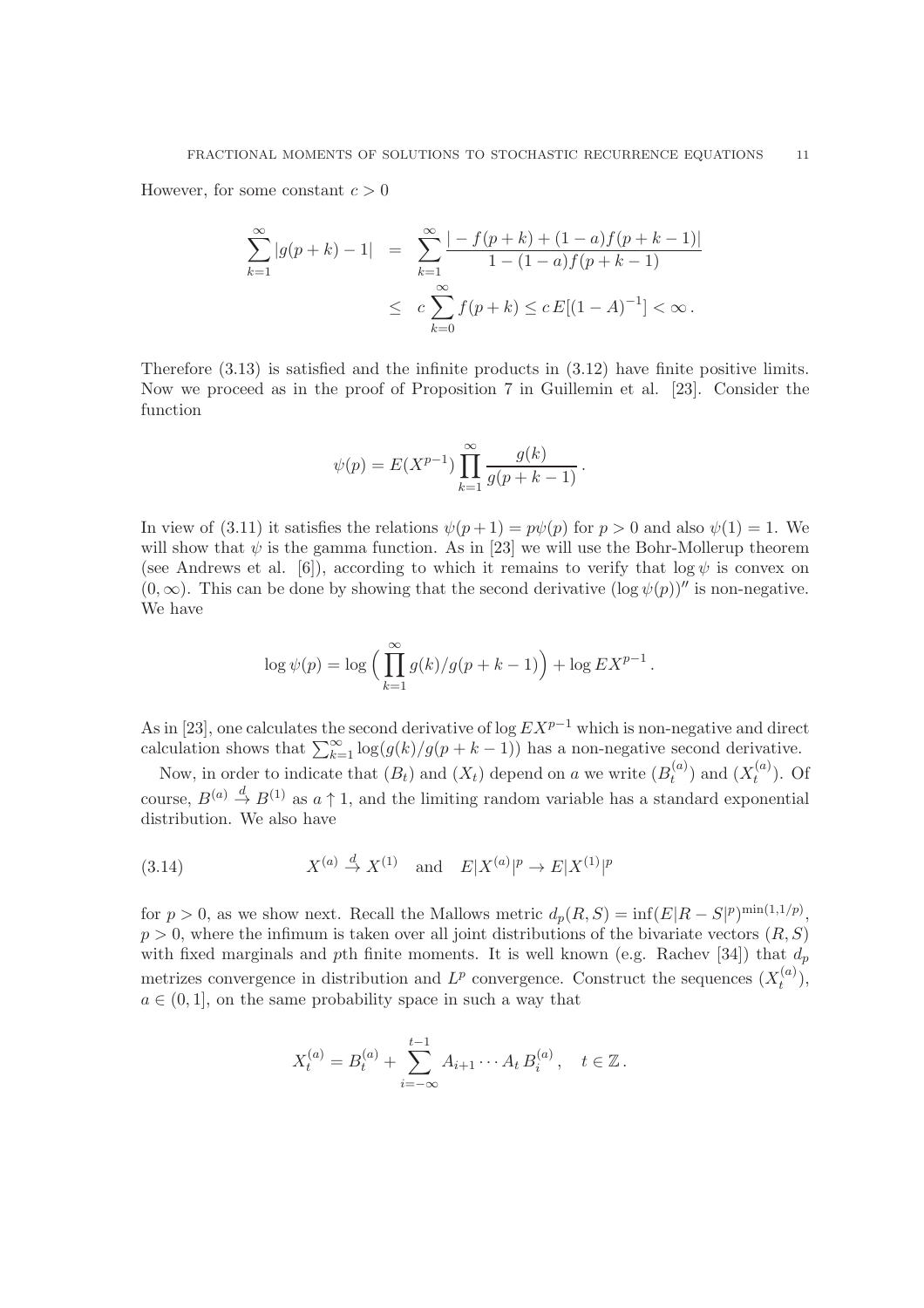where  $B_t^{(a)} = F_a^{\leftarrow}(U_t)$ ,  $F_a$  is the distribution function of  $B^{(a)}$ ,  $F_a^{\leftarrow}$  is the quantile function of  $F_a$  and  $(U_t)$  is an iid sequence with a uniform distribution on  $(0, 1)$ . For  $p \leq 1$  we have

$$
d_p(X_t^{(a)}, X_t^{(1)}) \leq E|X_t^{(a)} - X_t^{(1)}|^p
$$
  
= 
$$
E\Big|\sum_{i=-\infty}^t A_{i+1} \cdots A_t [B_i^{(a)} - B_i^{(1)}]\Big|^p
$$
  
(3.15)  

$$
\leq \sum_{i=-\infty}^t (EA^p)^{t-i} E|B^{(a)} - B^{(1)}|^p.
$$

But  $\sum_{i=-\infty}^{t} (EA^p)^{t-i} < \infty$  since  $EA^p < 1$ , and  $E|B^{(a)} - B^{(1)}|^p \to 0$  as  $a \uparrow 1$ . Then (3.14) follows. For  $p > 1$  we can use the same idea of proof but in  $(3.15)$  one has to use the Minkowski inequality of order p. Of course,  $E|X^{(a)}|^p \to E|X|^p$  as  $a \uparrow 1$ . This fact can also be checked directly by using (3.12).

## Example 3.7. Assume that

(3.16) 
$$
B_n = E_n^{1/\alpha} C_n, \quad n \in \mathbb{Z},
$$

 $(E_n)$  is an iid standard exponential sequence, for some  $0 < \alpha \leq 2$ ,  $(C_n)$  is an iid sequence of strictly  $\alpha$ -stable random variables (cf. Samorodnitsky and Taqqu [35]),  $A > 0$  a.s. and  $(A_n)$ ,  $(E_n)$ ,  $(C_n)$  are independent. We mention that (3.16) defines a strictly geometric  $\alpha$ -stable random variable. Indeed, a random variable B is strictly geometric  $\alpha$ -stable,  $\alpha \in (0,2]$ , if it has representation in law  $B \stackrel{d}{=} E_1^{1/\alpha} D$ , where D is strictly  $\alpha$ -stable independent of  $E_1$ ; see Klebanov et al. [29] and Kozubowski [30]. Let Z be an  $\alpha$ -stable Lévy motion on  $[0,\infty)$ such that  $Z_1 \stackrel{d}{=} C_1$  and  $N_t = \#\{i \geq 1 : \Gamma_n \leq t\}, t \geq 0, \Gamma_0 = 0, \Gamma_n = E_1 + \cdots + E_n, n \geq 1,$ be the Poisson process generated by  $(E_n)$ ,  $\xi_t = \sum_{i=1}^{N_t} \log A_i$ ,  $t \geq 0$ . Also assume that Z,  $(E_n)$  and  $(A_n)$  are independent. The stationary solution to  $X_n = A_n X_{n-1} + B_n$ ,  $n \in \mathbb{Z}$ , has representation in law

$$
X \stackrel{d}{=} \int_0^\infty e^{\xi_t} dZ_t.
$$

Indeed, recalling that  $Z_{E_1} \stackrel{d}{=} E_1^{1/\alpha} C_1$ , we have

$$
\int_0^\infty e^{\xi_t} dZ_t = \sum_{k=1}^\infty e^{\sum_{t=1}^k \log A_i} (Z_{\Gamma_k} - Z_{\Gamma_{k-1}})
$$
  

$$
\stackrel{d}{=} \sum_{k=1}^\infty A_1 \cdots A_k E_k^{1/\alpha} C_k.
$$

Write  $Y_0 = \int_0^\infty e^{\alpha \xi_t} dt$  and assume  $Y_0$  and  $C_1$  independent. By strict  $\alpha$ -stability of Z,

$$
X \stackrel{d}{=} C_1 Y_0^{1/\alpha},
$$

and then for  $p < \alpha$ ,

$$
E|X|^p = E|C|^p E Y_0^{p/\alpha},
$$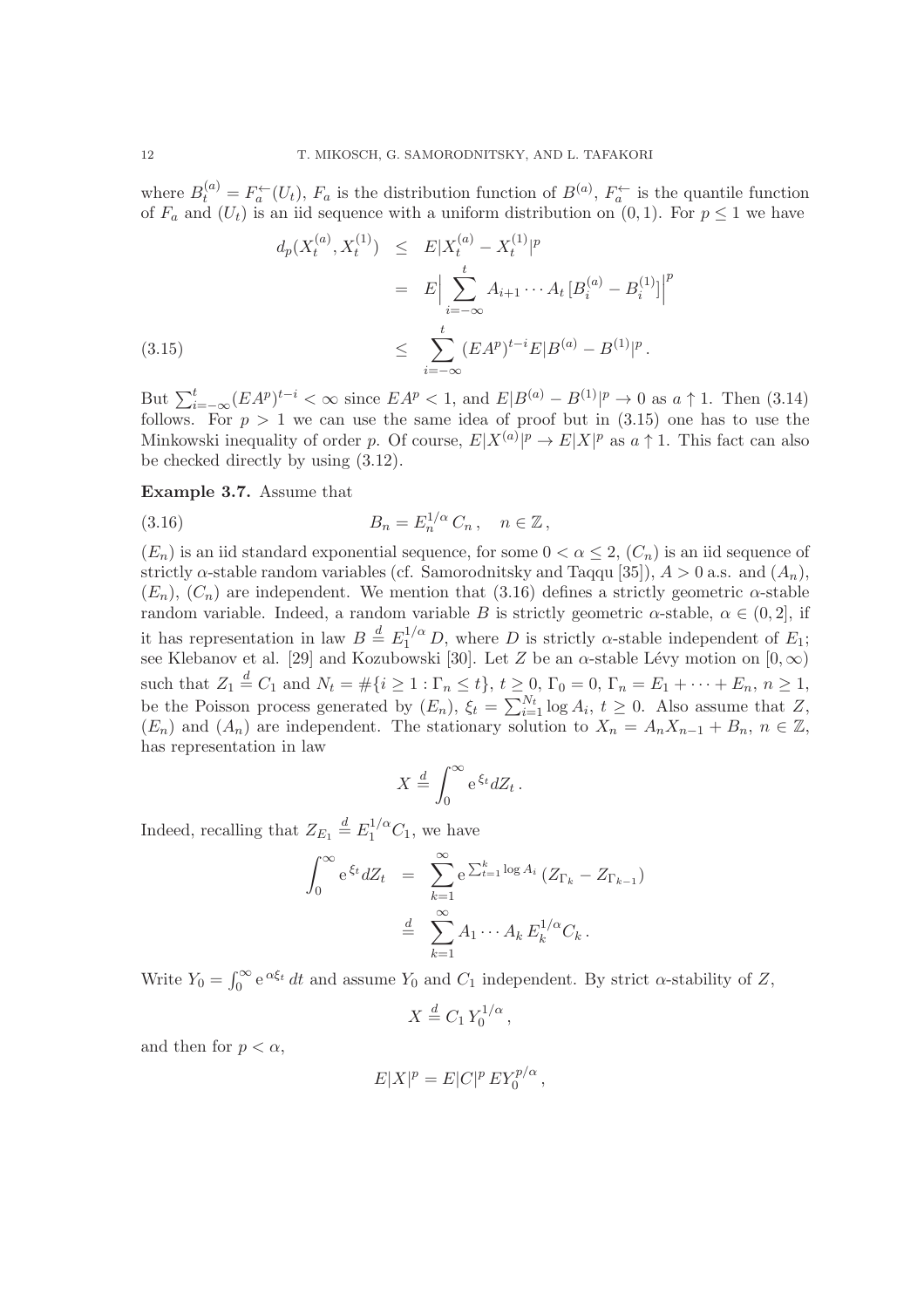where  $E|C|^p$  is a known constant (see Zolotarev [37], Chapter 2) while according to the discussion in Example 3.1,

$$
Y_0 \stackrel{d}{=} A_1^{\alpha} Y_0 + E_1 \,,
$$

where  $A_1, E_1, Y_0$  are independent. Now the moments of  $Y_0$  can be determined by using (3.3). In a similar way, one can determine the moments of the positive and negative parts of  $X$ .

#### 3.2. The case when  $B$  is a constant.

Example 3.8. Engle [19] and Bollerslev [7] introduced the ARCH and GARCH processes, respectively. These models have become major building blocks in financial time series analysis. Interestingly, these models have a close relationship with the stochastic recurrence equation (1.1) although one needs to consider multivariate versions of this equation in order to be able to handle the general GARCH case; see e.g. Basrak et al. [2, 3]. We focus on the  $GARCH(1, 1)$  model which fits into the 1-dimensional stochastic recurrence equation case. A GARCH $(1,1)$  process is a stationary process  $(Y_t)$  given by  $Y_t = \sigma_t Z_t$ , where the multiplicative noise  $(Z_t)$  is an iid sequence with  $EZ = 0$ ,  $var(Z) = 1$  and the volatility sequence  $(\sigma_t)$  is the stationary non-negative causal solution of the stochastic recurrence equation  $\sigma_t^2 = \alpha_0 + (\alpha_1 Z_{t-1}^2 + \beta_1) \sigma_{t-1}^2$ ,  $t \in \mathbb{Z}$ . Here  $\alpha_0, \alpha_1, \beta_1 > 0$ , and the latter coefficients have to satisfy some additional conditions in order to ensure the existence of a unique stationary solution  $(\sigma_t)$ , in particular  $E \log(\alpha_1 Z^2 + \beta_1) < 0$ . For example, an application of Jensen's inequality shows that the latter condition holds if  $\alpha_1 + \beta_1 < 1$ . In most applications, Z is supposed to be standard normal or student distributed with  $\beta > 2$ degrees of freedom and standardized to unit variance. Then one is in the Kesten-Goldie framework, i.e. there exist constants  $\alpha, c_0 > 0$  such that  $P(\sigma > x) \sim c_0 x^{-2\alpha}$ . Writing  $A_t = \alpha_1 Z_{t-1}^2 + \beta_1$  and  $B_t = \alpha_0$ , the constant  $\alpha$  is given as the positive solution to the equation  $f(\kappa) = 1, \kappa > 0$ , and  $c_0$  is given in (1.4) (with  $X_0$  replaced by  $\sigma_0^2$ ). Then, by a slight modification of a result of Breiman [9] which can be found e.g. in Jessen and Mikosch [27], it follows that

$$
P(Y > x) \sim EZ^{2\alpha}_+ P(\sigma > x)
$$
 and  $P(Y \le -x) \sim EZ^{2\alpha}_- P(\sigma > x)$ ,

provided  $E|Z|^{2\alpha} < \infty$ . The fractional moments of Y are given by  $E|Y|^p = E\sigma^p E|Z|^p$ ,  $p > 0$ . Thus the moments of Y crucially depend on those of the noise and those of the solution to (1.1) with constant B.

Example 3.8 yields some motivation for studying the moments of (1.1) for a positive constant B. We assume without loss of generality that  $B \equiv 1$  a.s. This case can be understood as a limiting one when  $B$  is Erlang distributed and the parameter of the Erlang distribution tends to infinity. Indeed, consider the sequence of stochastic recurrence equations  $X_t^{(n)} = A_t X_{t-1}^{(n)} + B_t^{(n)}$  $t_t^{(n)}, t \in \mathbb{Z}$ , where  $(B_t^{(n)}$  $t^{(n)}$ ) is an iid sequence with  $B^{(n)} \stackrel{d}{=} n^{-1}(E_1 + \cdots + E_n)$ for an iid sequence  $(E_t)$  with standard exponential marginal distribution. We also assume that  $(A_t)$  and  $(B_t^{(n)})$  $t_t^{(n)}$ ) are independent. By the strong law of large numbers,  $B_t^{(n)}$  $\mathbf{a}^{(n)} \stackrel{\text{a.s.}}{\rightarrow} 1$  as  $n \to \infty$  for every t. By  $(X_t)$  we denote the solution to the stochastic recurrence equation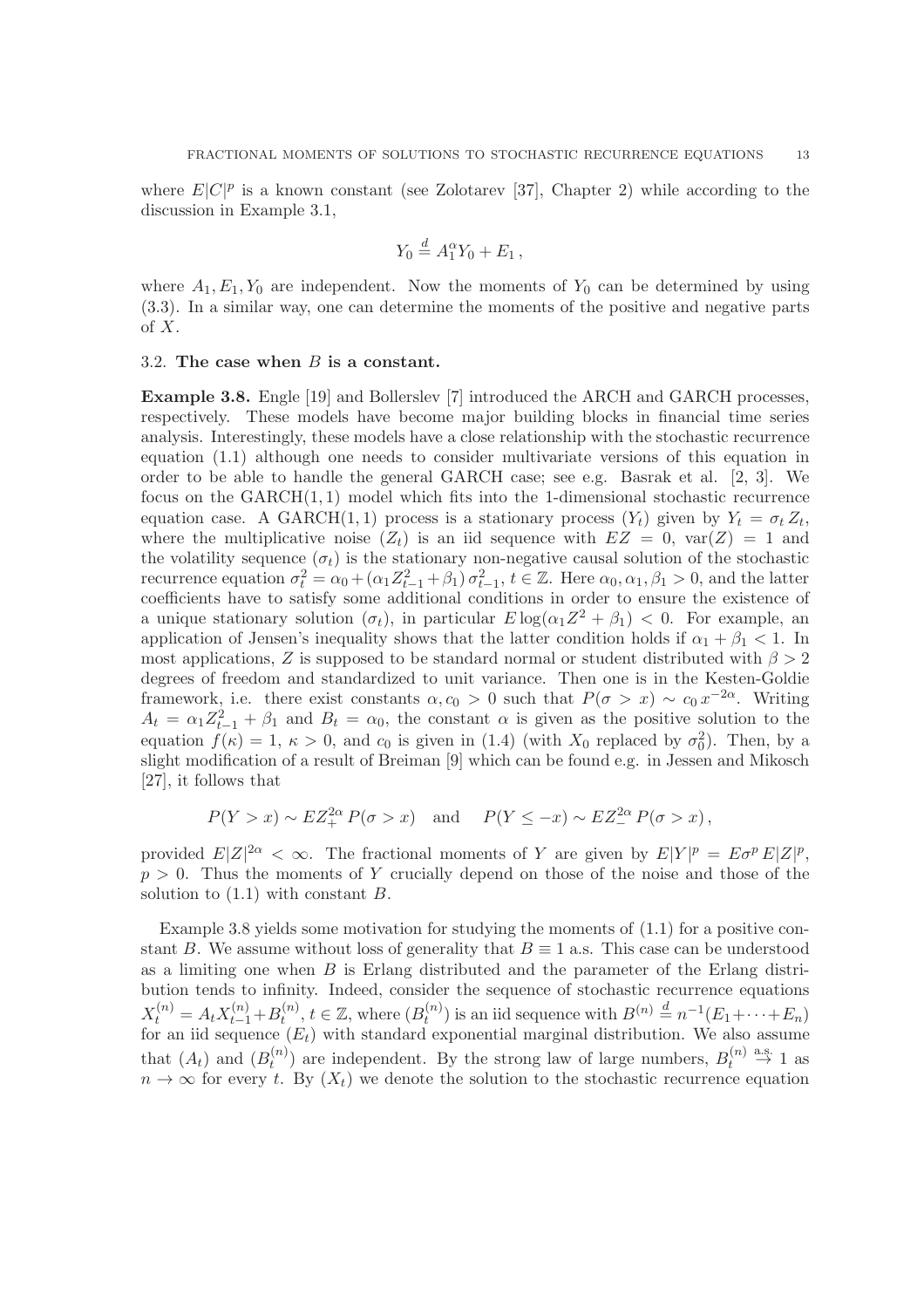$X_t = A_t X_{t-1} + 1$ ,  $t \in \mathbb{Z}$ . Again using the Mallows metric, we have for  $p \leq 1$ ,

$$
d_p(X_t^{(n)}, X_t) \leq E|X_t^{(n)} - X_t|^p
$$
  
=  $E \Big| \sum_{i=-\infty}^t A_{i+1} \cdots A_t [B_i^{(n)} - 1] \Big|^p$   
(3.17)  
 $\leq \sum_{i=-\infty}^t (EA^p)^{t-i} E|B^{(n)} - 1|^p.$ 

Recall that  $EA^p < 1$  is necessary for  $E|X|^p < \infty$ . Since  $E|B^{(n)} - 1|^p \to 0$  for every  $p > 0$ we have  $d_p(X_t^{(n)})$  $t^{(n)}(X_t) \to 0$ , also ensuring  $E|X^{(n)}|^p \to E|X|^p$ . The latter limit remains valid for  $p > 1$ : then one can use Minkowski's inequality of order p in (3.17). Of course, the argument above remains valid for any choice of iid sequences  $(B_t^{(n)})$  $t^{(n)}(n)$ ,  $n = 1, 2, \ldots$ , for which one can ensure that  $E|B^{(n)}-1|^p \to 0$ .

In some cases it is possible to express the fractional moments  $EX^p$ ,  $p > 0$ , in terms of the integer moments  $EX^n$ ,  $n = 1, 2, \ldots$  In turn, these can be calculated by Vervaat's recursion (2.1). We assume that  $0 \le A \le a$  a.s. for some constant  $a < 0.5$  and  $B = 1$ . Write  $\Pi_j = A_1 \cdots A_j, j \geq 1$ . Then

$$
X \stackrel{d}{=} 1 + A_1 X_0 \stackrel{d}{=} 1 + \sum_{j=1}^{\infty} \Pi_j \le 1 + a(1 - a)^{-1} < 2.
$$

A Taylor expansion at zero yields

$$
(1+x)^p = \sum_{n=0}^{\infty} \frac{p(p-1)\cdots(p-n+1)}{n!} x^n, \quad 0 \le x < 1.
$$

Now, replacing x by  $A_1X_0$ , taking expectations and using (2.1), we arrive at

$$
EX^{p} = \sum_{n=0}^{\infty} \frac{p(p-1)\cdots(p-n+1)}{n!} f(n) EX^{n}
$$
  
=  $1 + \sum_{n=1}^{\infty} \frac{p(p-1)\cdots(p-n+1)}{n!} \frac{f(n)}{\phi(n)} \sum_{k=0}^{n-1} {n \choose k} f(k) EX^{k}$ .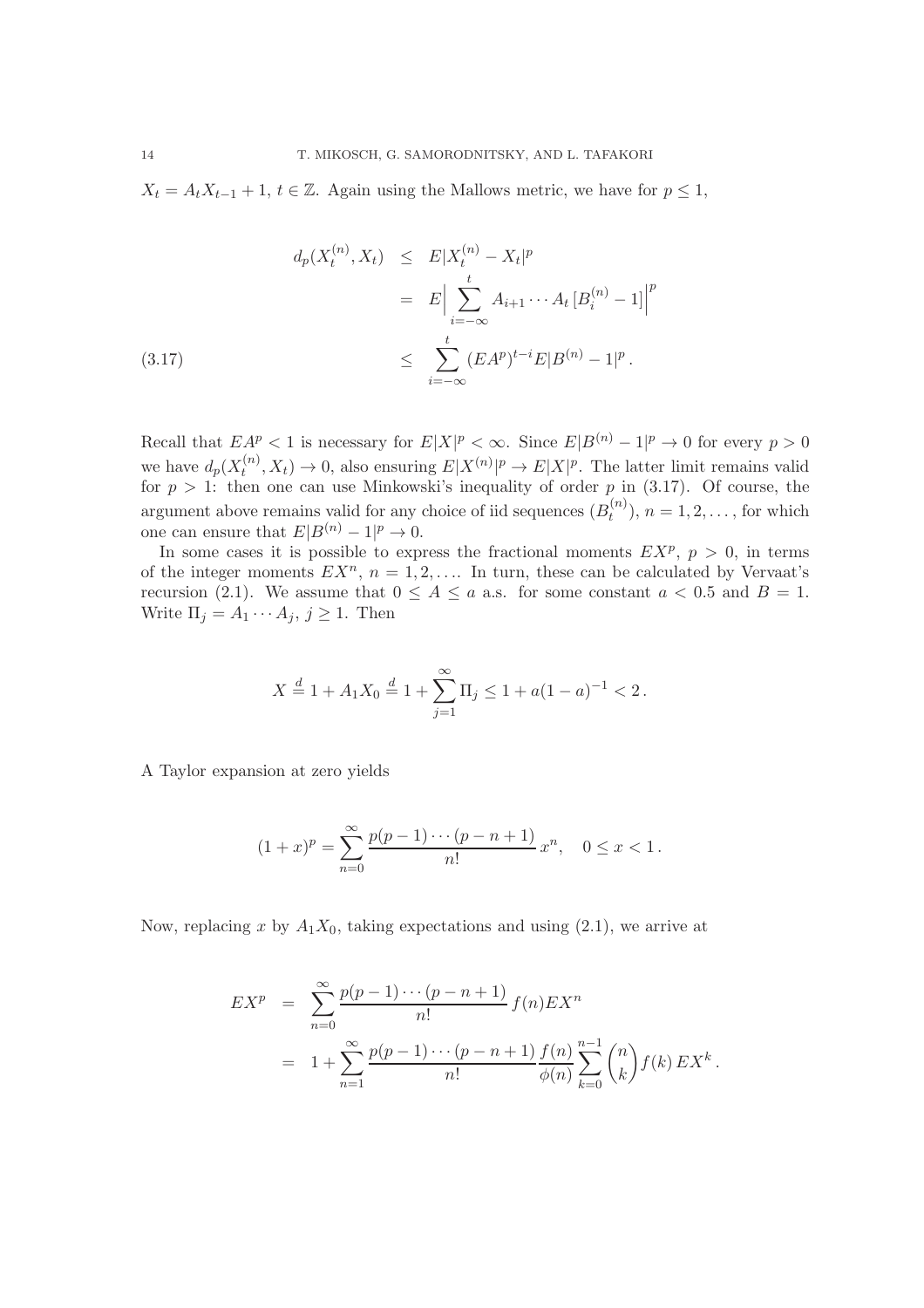To simplify notation, set  $f(0)/\phi(0) = 1$  and interpret sums over void index sets as zero. Then iteration of (2.1) yields

$$
EX^{p} = \sum_{n=0}^{\infty} \frac{p(p-1)\cdots(p-n+1)}{n!} \times
$$
  
\n
$$
\times \frac{f(n)}{\phi(n)} \sum_{k_1=0}^{n-1} {n \choose k_1} \frac{f(k_1)}{\phi(k_1)} \sum_{k_2=0}^{k_1-1} {k_1 \choose k_2} \frac{f(k_2)}{\phi(k_2)} \cdots \sum_{k_n=0}^{k_{n-1}-1} {k_{n-1} \choose k_n} \frac{f(k_n)}{\phi(k_n)}
$$
  
\n
$$
= \sum_{n=0}^{\infty} \frac{p(p-1)\cdots(p-n+1)}{n!} \times
$$
  
\n
$$
\times \frac{f(n)}{\phi(n)} \sum_{k_1=0}^{n-1} \frac{f(k_1)}{\phi(k_1)} \sum_{k_2=0}^{k_1-1} \frac{f(k_2)}{\phi(k_2)} \cdots \sum_{k_n=0}^{k_{n-1}} \frac{f(k_n)}{\phi(k_n)} \times
$$
  
\n
$$
\times {n \choose k_1 - k_2} \sum_{k_2=0}^{n} \frac{f(k_1)}{\phi(k_2)} \cdots \sum_{k_n=0}^{k_{n-1}} \frac{f(k_n)}{\phi(k_n)} \times
$$

A change of the indices yields an alternative expression:

(3.18) 
$$
EX^{p} = \sum_{j=1}^{\infty} \sum_{n_{1}=1}^{\infty} \cdots \sum_{n_{j}=1}^{\infty} \frac{p(p-1)\cdots(p-(n_{1}+\cdots+n_{j})+1)}{\prod_{d=1}^{j} n_{d}!}
$$

$$
\frac{f(n_{1})}{\phi(n_{1})} \frac{f(n_{1}+n_{2})}{\phi(n_{1}+n_{2})} \cdots \frac{f(n_{1}+\cdots+n_{j})}{\phi(n_{1}+\cdots+n_{j})}.
$$

Using the same idea as above, one can get similar formulas for the recursion (1.1) with bounded A and B.

**Proposition 3.9.** *Assume*  $A, B$  *independent and*  $0 \leq A \leq a < 1$  *and*  $0 \leq B \leq b$  *a.s. for some positive constants*  $a, b$ . Write  $f(p) = E A^p$  and  $g(p) = E B^p$ ,  $p > 0$ . Then the *following relation holds for*  $p > 0$ *:* 

$$
EX^{p} = \sum_{n=0}^{\infty} \frac{p(p-1)\cdots(p-n+1)}{n!} \frac{f(n)g(p-n)}{\phi(n)} \times \sum_{k_{1}=0}^{n-1} \frac{f(k_{1})g(n-k_{1})}{\phi(k_{1})} \sum_{k_{2}=0}^{k_{1}-1} \frac{f(k_{2})g(k_{1}-k_{2})}{\phi(k_{2})} \cdots \sum_{k_{n}=0}^{k_{n-1}-1} \frac{f(k_{n})g(k_{n-1}-k_{n})}{\phi(k_{n})} \times \binom{n}{k_{1}-k_{2}k_{2}-k_{3}\cdots k_{n-1}-k_{n}k_{n}}.
$$
\n(3.19)

*Proof.* We start by observing that  $A_1X_0 \leq ab(1-a)^{-1}$ . Thus, if  $a < (b+1)^{-1}$  a Taylor expansion of  $(B_1 + x)^p$  for  $0 \le x \le ab(1 - a)^{-1} < 1$  yields

$$
E(B_1 + A_1 X_0)^p = \sum_{n=0}^{\infty} \frac{p(p-1)\cdots(p-n+1)}{n!} f(n) E B^{p-n} E X^n.
$$

Then multiple use of (2.1) yields (3.19).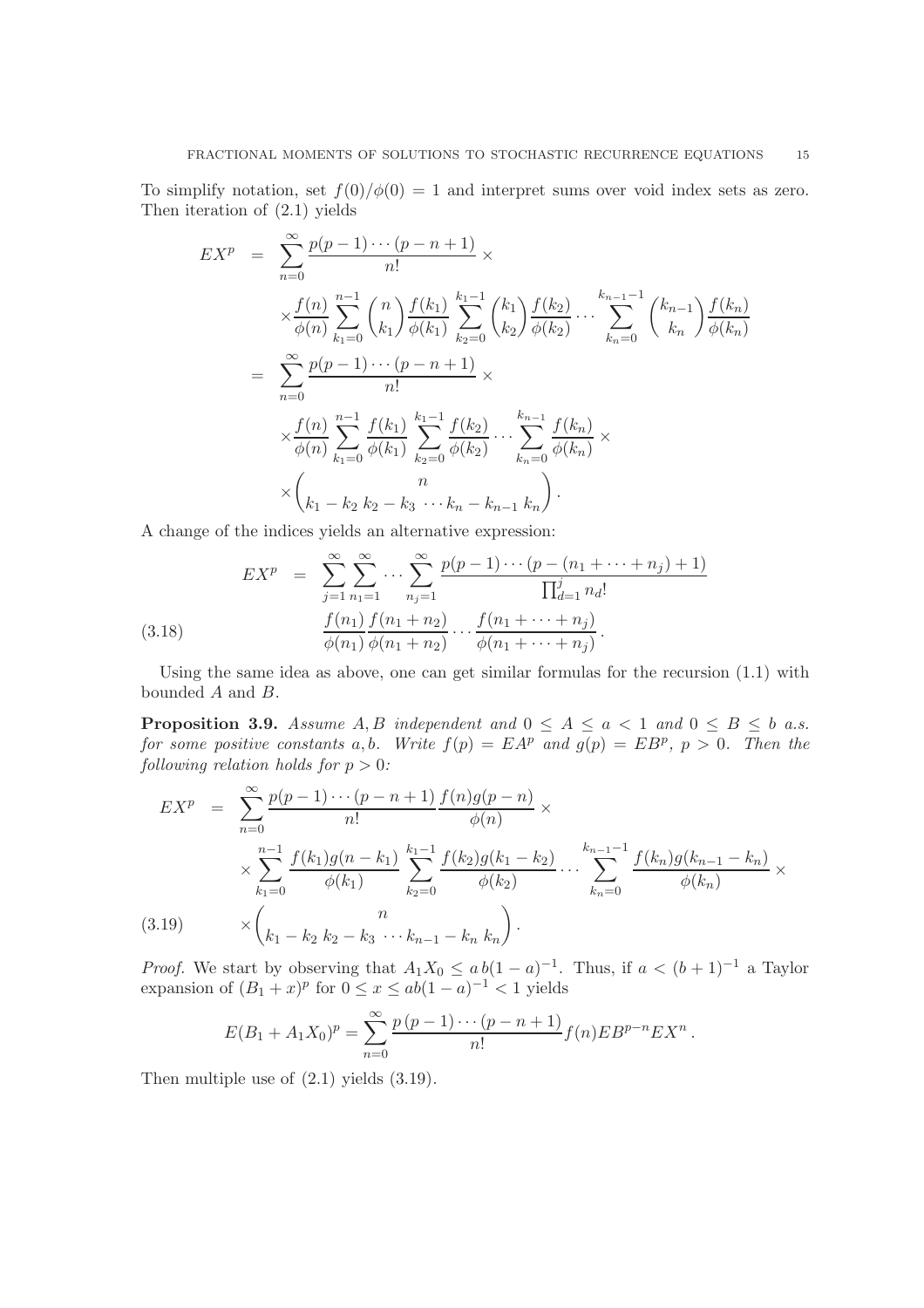For any  $c > 0$ , write  $B_t(c) = B_t/c$ ,  $X_t(c) = X_t/c$ . The stochastic recurrence equation (1.1) is equivalent to

(3.20)  $X_t(c) = A_t X_{t-1}(c) + B_t(c), \quad t \in \mathbb{Z}$ ,

and  $EX^p = c^p E(X(c))^p$ . Since  $B(c) \leq b/c$  a.s. and  $X(c) \leq a(b/c)(1-a)^{-1}$  the above calculations are valid for the new equation (3.20) under the condition  $a < ((b/c) + 1)^{-1}$ . Thus, if  $c$  is sufficiently large the value  $a$  may be arbitrarily close to one and all moment calculations can be extended for arbitrary  $a < 1$  and  $b > 0$ .

**Remark 3.10.** The condition  $a < 1$  is crucial for the above calculations. If  $P(A = 1) > 0$ all moments  $EX^p$ ,  $p > 0$ , can still be finite. For example, assume that  $q = P(A = 0)$  $1 - P(A = 1) \in (0, 1)$  and  $B \equiv 1$  a.s. Then X has a geometric distribution with parameter q and the moments are given by  $EX^p = (1 - q) \sum_{n=1}^{\infty} q^{n-1} n^p$ ,  $p > 0$ .

The latter example extends to the case when  $q = P(A = 0) = 1 - P(A = a) \in (0,1)$  for some  $a > 0$ . Then  $X = \sum_{n=1}^{N} a^n$  where N is geometric with success probability q and the moments are given by

$$
EX^{p} = (1-q)\sum_{n=1}^{\infty} q^{n-1} \left(\sum_{k=1}^{n} a^{k}\right)^{p}.
$$

For  $a \neq 1$  this turns into

$$
EX^{p} = (1 - q) \frac{a^{p}}{|1 - a|^{p}} \sum_{n=1}^{\infty} q^{n-1} |1 - a^{n}|^{p}
$$

which is finite for  $aa^p < 1$ .

The formula (3.18) can easily be evaluated and converges very fast. We illustrate this aspect for A with a uniform distribution on  $(0, a)$ ,  $a < 1$ . We obtain the following expression:

$$
\sum_{j=1}^{\infty} \sum_{n_1=1}^{\infty} \cdots \sum_{n_j=1}^{\infty} \frac{p(p-1)\cdots(p-(n_1+\cdots+n_j)+1)}{\prod_{d=1}^j n_d!} \times \n(3.21) \quad \times \frac{a^{n_1} \cdots a^{n_1+n_2} \cdots a^{n_1+n_2} \cdots a^{n_1+\cdots+n_j}}{(n_1+1)-a^{n_1} (n_1+n_2+1)-a^{n_1+n_2} \cdots (n_1+\cdots+n_j+1)-a^{n_1+\cdots+n_j}}.
$$

In Figure 3.2 we approximate the latter expression for  $p = 0.6$  and values  $a \in (0,1)$  by replacing all infinite sums in (3.21) by the sums truncated at some integer  $M \geq 1$ . The value  $M$  is indicated on the x-axis. The corresponding absolute change of the approximated moment from  $M$  to  $M + 1$  is tabulated in Table 3.12.

| $a \Delta_{12}$ | $\Delta_{23} \qquad \Delta_{34} \qquad \Delta_{45} \qquad \Delta_{56} \qquad \Delta_{67}$ |  |                                                                                                                                                                                                                                                                                    | $\Delta_{78}$ |
|-----------------|-------------------------------------------------------------------------------------------|--|------------------------------------------------------------------------------------------------------------------------------------------------------------------------------------------------------------------------------------------------------------------------------------|---------------|
|                 |                                                                                           |  |                                                                                                                                                                                                                                                                                    |               |
|                 |                                                                                           |  | $\begin{array}{c cccccc} .1&4\times10^{-4}&1\times10^{-5}&6\times10^{-7}&4\times10^{-8}&2\times10^{-9}&1\times10^{-10}&1\times10^{-11}\\ .3&5\times10^{-3}&3\times10^{-4}&5\times10^{-5}&8\times10^{-6}&1\times10^{-6}&3\times10^{-7}&6\times10^{-8} \end{array}$                  |               |
|                 |                                                                                           |  |                                                                                                                                                                                                                                                                                    |               |
|                 |                                                                                           |  |                                                                                                                                                                                                                                                                                    |               |
|                 |                                                                                           |  | .5 $2 \times 10^{-2}$ $2 \times 10^{-3}$ $3 \times 10^{-4}$ $7 \times 10^{-5}$ $2 \times 10^{-5}$ $6 \times 10^{-6}$ $2 \times 10^{-6}$<br>.7 $4 \times 10^{-2}$ $4 \times 10^{-3}$ $9 \times 10^{-4}$ $3 \times 10^{-4}$ $9 \times 10^{-5}$ $4 \times 10^{-5}$ $3 \times 10^{-5}$ |               |

**Table 3.12.** Absolute values of the differences of the approximated moments for  $p = 0.6$ . The *symbol*  $\Delta_{M,M+1}$  *describes the absolute value of the change of the approximation from* M *to*  $M+1$ *.*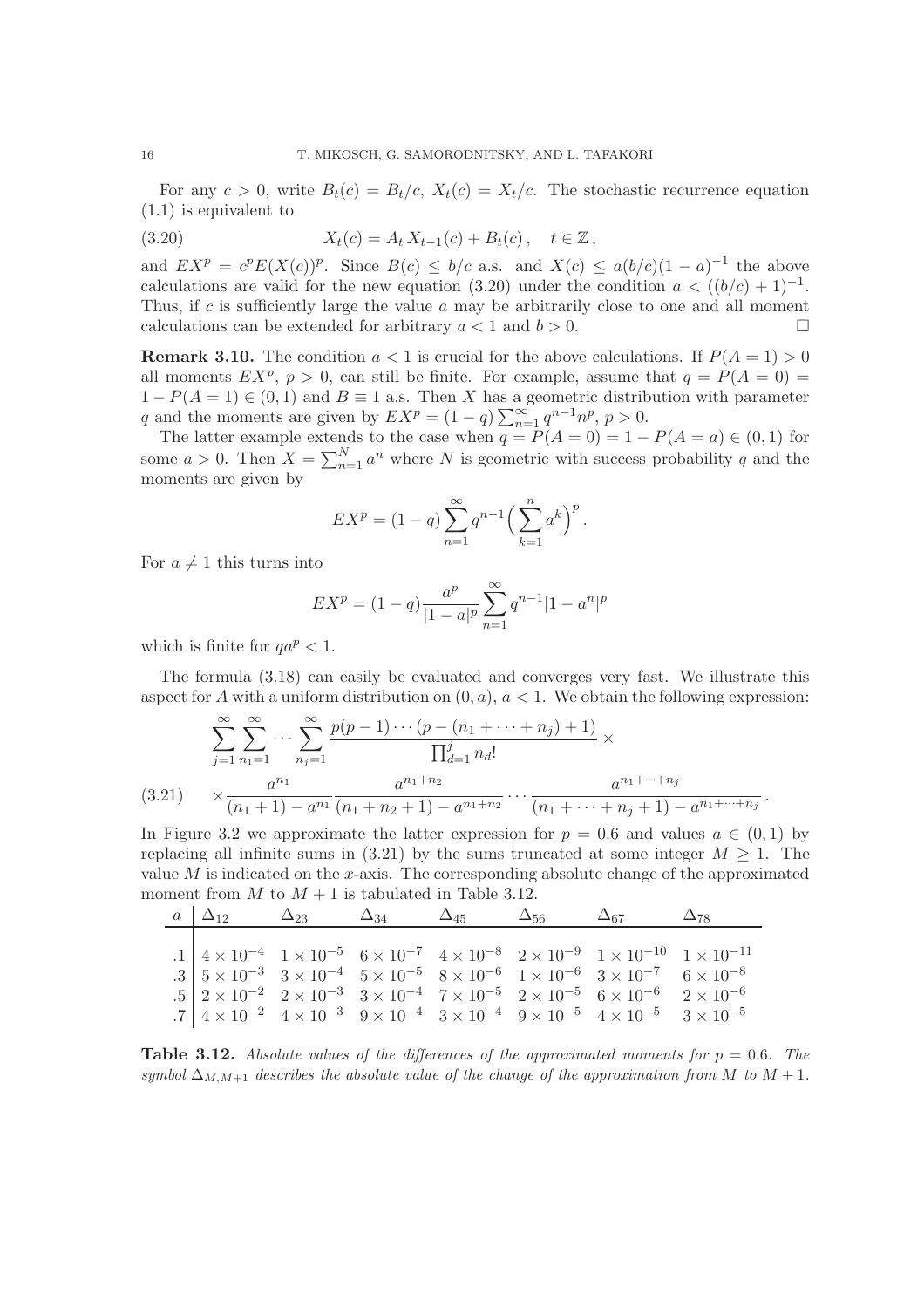

Figure 3.11. Approximation of  $EX^{0.6}$  for  $B = 1$ , and A uniform on  $(0, a)$ , taking into account *only the first* M *(indicated on the* x*-axis) summands in each of the infinite series in* (3.21)*. The curves from bottom to top correspond to*  $a = 0.1, 0.3, 0.5, 0.7$ .

### **REFERENCES**

- [1] ALSMEYER, G., IKSANOV, A. AND RÖSLER, U. (2009) On distributional properties of perpetuities. J. Theor. Probab. 22, 666–682.
- [2] Basrak, B., Davis, R.A. and Mikosch, T. (2002) A characterization of multivariate regular variation. Ann. Appl. Probab. 12, 908–920.
- [3] BASRAK, B., DAVIS, R.A. AND MIKOSCH, T. (2002) Regular variation of GARCH processes. Stoch. Proc. Appl. 99, 95–116.
- [4] BEHME, A., LINDNER, A. AND MALLER, R.A. (2011) Stationary solutions of the stochastic differential equation  $dV_t = V_t - dU_t + dL_t$  with Lévy noise. Stoch. Proc. Appl. 121, 91–108.
- [5] Bertoin, J., Biane, P. and Yor, M. (2004) Poissonian exponential functionals, q-series, q-integrals, and the moment problem for log-normal distributions. In: Seminar on Stochastic Analysis, Random Fields and Applications IV. Progr. Probab. 58, pp. 45–56. Birkhäuser, Basel.
- [6] Andrews, G.E., Askey, R. and Roy, R. (1999) Special Functions. Cambrigde University Press, Cambridge (UK).
- [7] Bollerslev, T. (1986) Generalized autoregressive conditional heteroskedasticity. J. Econometrics 31, 307–327.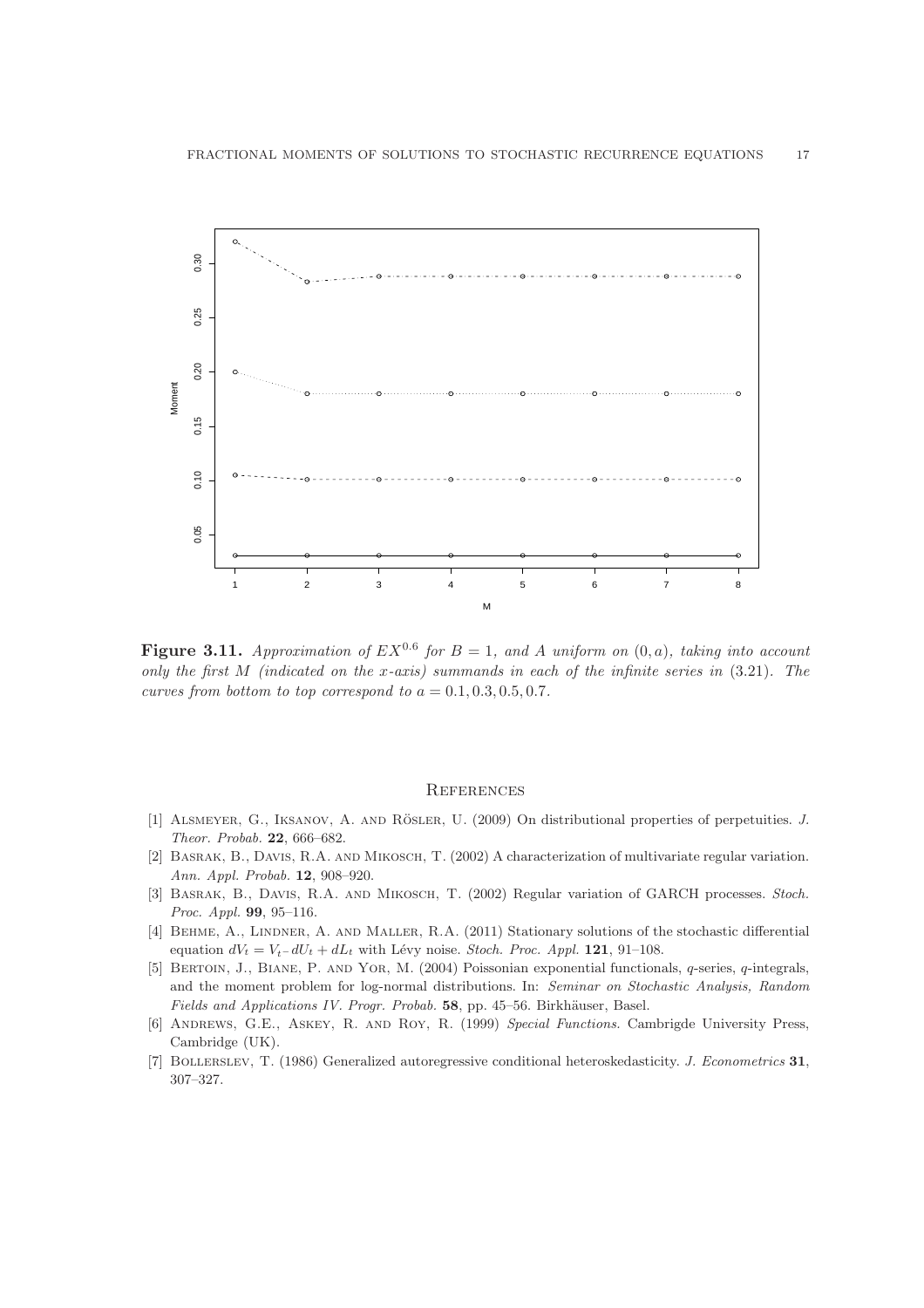- [8] Boxma, O., Kella, O. and Perry, D. (2011) On some tractable gowth-collapse processes with renewal collapse epochs. In: GLYNN, P., MIKOSCH, T. AND ROLSKI, T. (EDS.) New Frontiers in Applied Probability. A Festschrift for Søren Asmussen.J. Appl. Probab. Special volume 48A, 217–234.
- [9] Breiman, L. (1965) On some limit theorems similar to the arc-sin law. Theory Probab. Appl. 10, 323–331.
- [10] BROCKWELL, P.J. AND LINDNER, A. (2009) Existence and uniqueness of stationary Lévy-driven CARMA processes. Stoch. Proc. Appl. 119 2660–2681.
- [11] Carmona, P., Petit, F. and Yor, M. (1997) On the distribution and asymptotic results for exponential functionals of Lévy processes. In: YOR, M. (ED.) Exponential Functionals and Principle Values Related to Brownian motion. Bibl. Rev. Mat. Iberoamericana, Revista Matematica Iberoamericana, Madrid, pp. 73–121.
- [12] COLLAMORE, J.F. (2009) Random recurrence equations and ruin in a Markov-dependent stochastic economic environment. Ann. Appl. Probab. 19, 1404–1458.
- [13] DIACONIS, P. AND FREEDMAN, D. (1999) Iterated random functions. SIAM Review 41, 45–76.
- [14] Dufresne, D. (1990) The distribution of a perpetuity, with applications to risk theory and pension funding. Scand. Actuar. J. 1990, 39–79.
- [15] DUFRESNE, D. (1996) On the stochastic equation  $L(X) = L[B(X+C)]$  and a property of gamma distributions. Bernoulli 2, 287-291.
- [16] Dufresne, D. (1998) Algebraic properties of beta and gamm distributions, and applications. Adv. Appl. Math. 20, 285–299.
- [17] Dufresne, D. (2010) G-distributions and the beta-gamma algebra. Electron. J. Probab. 15, 2163-2199.
- [18] DUMAS, V., GUILLEMIN, F. AND ROBERT, P. (2002) A Markovian analysis of additive-increase multiplicative-decrease algorithms. Adv. Appl. Probab. 34, 85–111.
- [19] Engle, R.F. (1982) Autoregressive conditional heteroscedasticity with estimates of the variance of United Kingdom inflation. Econometrica 50, 987–1007.
- [20] Gjessing, H.K. and Paulsen, J. (1997) Present value distributions with applications to ruin theory and stochastic equations. Stoch. Proc. Appl. 71, 123-144.
- [21] GOLDIE, C.M. (1991) Implicit renewal theory and tails of solutions of random equations. Ann. Appl. Probab. 1, 126–166.
- [22] GOLDIE, C.M. AND GRÜBEL, R.  $(1996)$  Perpetuities with thin tails. Adv. Appl. Probab. 28, 463–480.
- [23] GUILLEMIN, F., ROBERT, P. AND ZWART, B. (2004) AIMD algorithms and exponential functionals. Ann. Appl. Probab. 14, 90–117.
- [24] HAAN, L. DE, RESNICK, S.I., ROOTZÉN, H. AND VRIES, C.G. DE (1989) Extremal behaviour of solutions to a stochastic difference equation with applications to ARCH processes. Stoch. Proc. Appl. 32, 213-224.
- [25] Hirsch, F. and Yor, M. (2011) On the Mellin transforms of the perpetuity and the remainder variables associated to a subordinator. Technical report.
- [26] Hitczenko, P. (2011) Convergence to type I distribution of the extremes of sequences defined by random difference equation. Stoch. Proc. Appl. 121, 2231–2242.
- [27] JESSEN, A.H. AND MIKOSCH, T. (2006) Regularly varying functions. Publ. Inst. Math. Nouvelle Série 80(94), 171–192.
- [28] KESTEN, H. (1973) Random difference equations and renewal theory for products of random matrices. Acta Math. 131, 207–248.
- [29] KLEBANOV, L.B., MANIYA, G.M. AND MELAMED, J.A. (1984) A problem of Zolotarev and analogs of infinitely divisible and stable distributions in a scheme for summing a random number of random variables. Th. Probab. Appl. 29, 791–794.
- [30] KOZUBOWSKI, T.J. (2000) Exponential mixture representation of geometric stable distributions. Ann. Inst. Statist. Math. 52, 231–238.